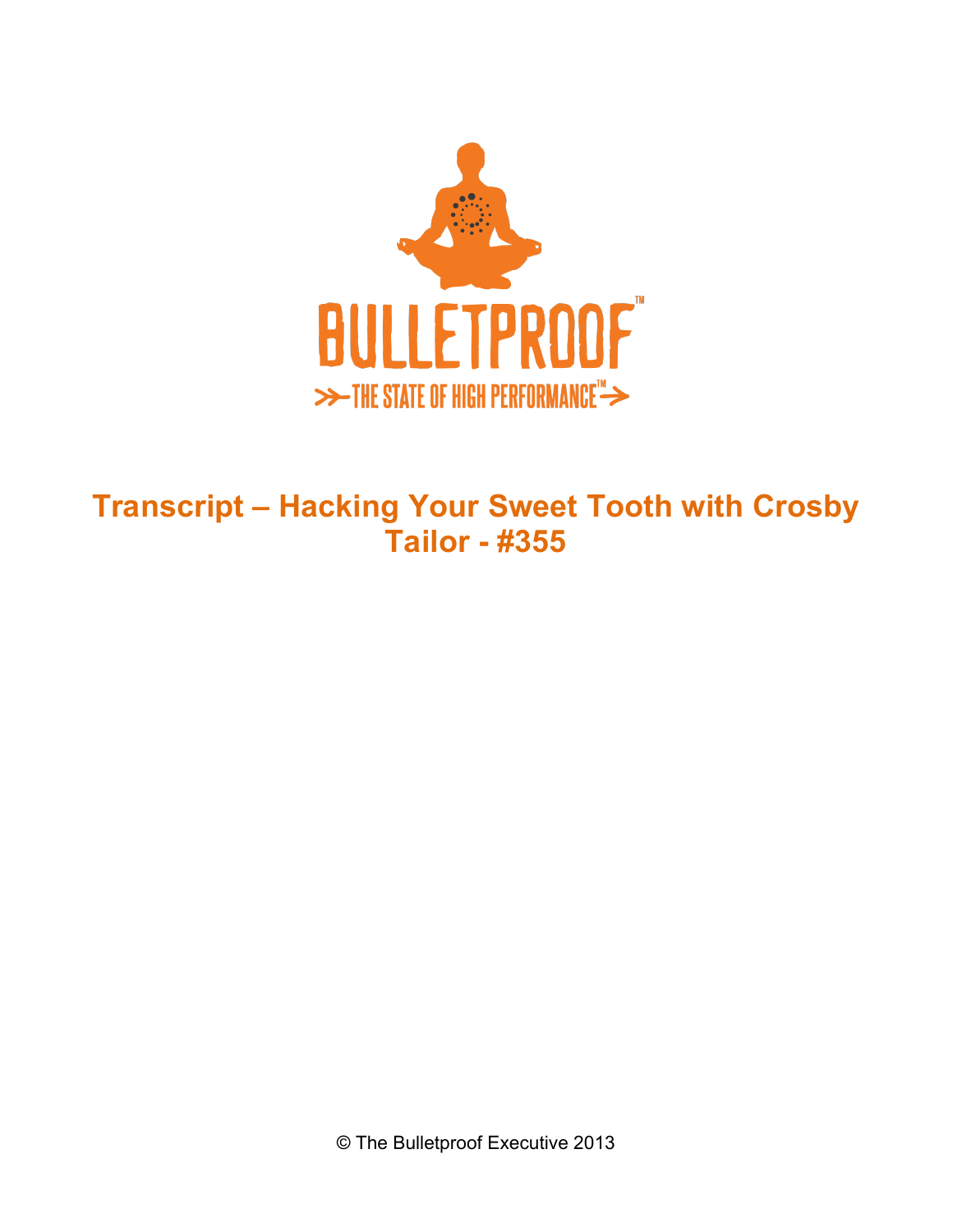

### Warning and Disclaimer

The statements in this report have not been evaluated by the FDA (U.S. Food & Drug Administration).

Information provided here and products sold on bulletproofexec.com and/or upgradedself.com and/or betterbabybook.com are not intended to diagnose, treat, cure, or prevent any disease.

The information provided by these sites and/or by this report is not a substitute for a face-to-face consultation with your physician, and should not be construed as medical advice of any sort. It is a list of resources for further self-research and work with your physician.

We certify that at least one statement on the above-mentioned web sites and/or in this report is wrong. By using any of this information, or reading it, you are accepting responsibility for your own health and health decisions and expressly release The Bulletproof Executive and its employees, partners, and vendors from from any and all liability whatsoever, including that arising from negligence.

Do not run with scissors. Hot drinks may be hot and burn you.

# If you do not agree to the above conditions, please do not read further and delete this document.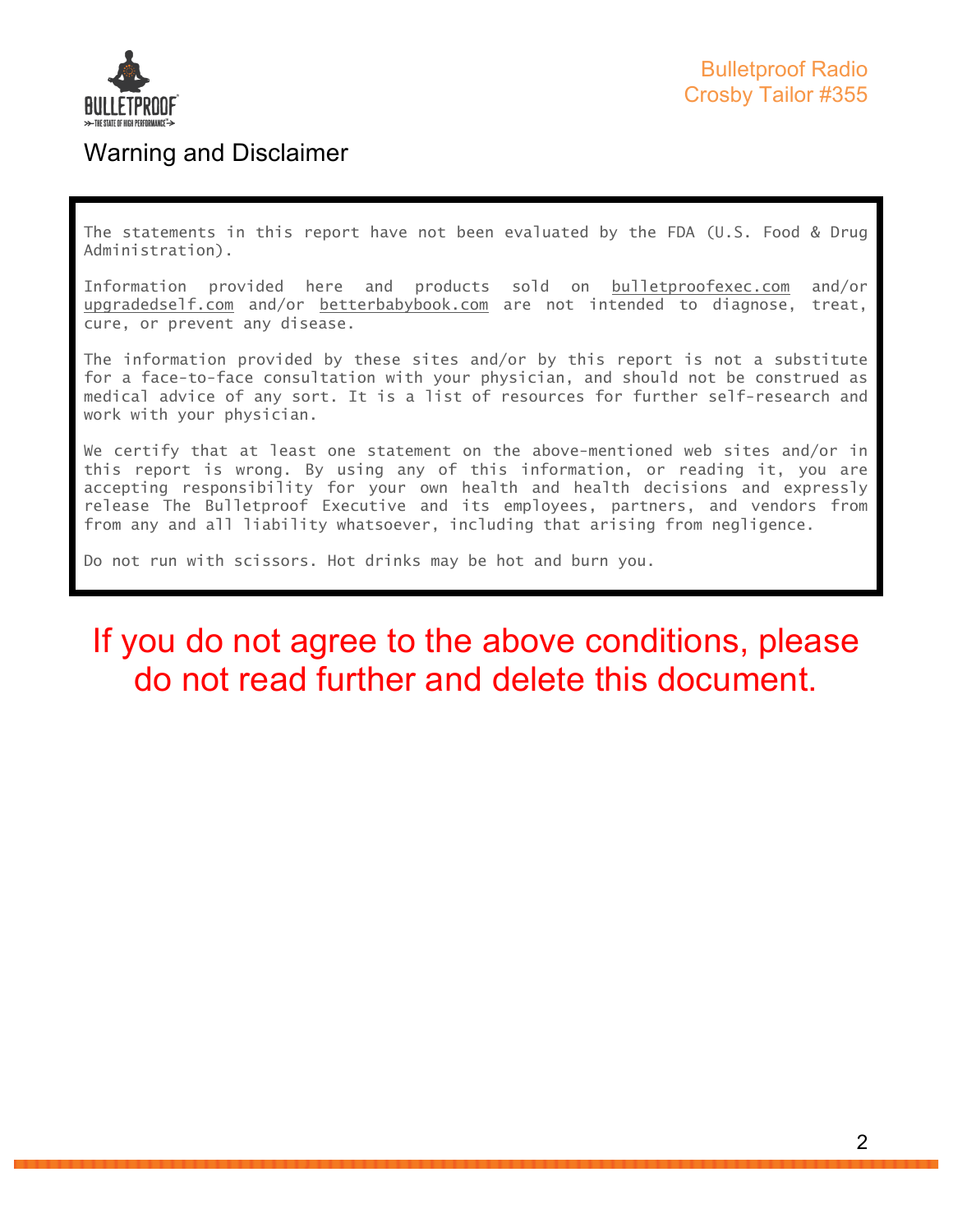

Dave: Hey guys. You know I love Dollar Shave Club. I've been using their razors for quite a while now, and the shave is fantastic. What you probably don't know is that they've got a bunch of other amazing out as well. For instance, they've got a new skin repair serum that's got a ton of hyaluronic acid in it, which is something that you really, really want to have collagen in your skill.

> Once you're in the club, you'll see that they've got a bunch of good stuff for you, and it's all affordable. Right now is your chance to see for yourself why so many of us love Dollar Shave Club. If you're not a member yet, and you've never joined, now is the time. You'll get your first month of razors for free. Just pay shipping. After that, it's only a few bucks. Join today.

Go to DollarShaveClub.com/Bulletproof. That's DollarShaveClub.com/Bulletproof.

- Automated: Bulletproof Radio, a state of high performance.
- Dave: You are listening to Bulletproof Radio with Dave Asprey. Today's cool fact of the day is that people's emotions around eating are pretty darn complex, especially in social situations, which amplifies the emotions there. That makes sense, because there's only three things that your body really has to do to make sure the species survives. Eat everything, have sex with as many things as possible to make sure the species reproduces, and run away or kill things that are dangerous.

Pretty much, that's the operating system for being a human. When you combine people who might be dangerous in social situations with food, you can imagine all the weird stuff that happens. In the Journal of Appetite in 2012, they took three groups of friends, and they wanted to see what your friends did to your eating habits.

Two out of these three friends were secretly coached to not eat the Kryptonite foods while they're in the company of a third friend. The result is that the third person limited the unhealthy foods they ate, while they were with their friends, and they kept doing it on their own, even though they didn't know that their friends had been coached to do that.

That statement about you are what you eat, well, you're also what your friends eat, which is kind of creepy when you think about it. That means you want to surround yourself with some people who eat really well, and might I humbly suggest, surround yourself with some Bulletproof friends, because we're kind of cool, you know?

Before we get in to today's show, if you haven't tried Bulletproof Brain Octane Oil, you've probably heard me talk about it being my go-to source to get better mental and physical performance, but you probably haven't heard all of the reasons why. It has 10 times more activity from the specific, single, medium-chain triglyceride per tablespoon as you can get from coconut oil. It produces about four times the amount of ketones as coconut oil, and much more than plain MCT oil.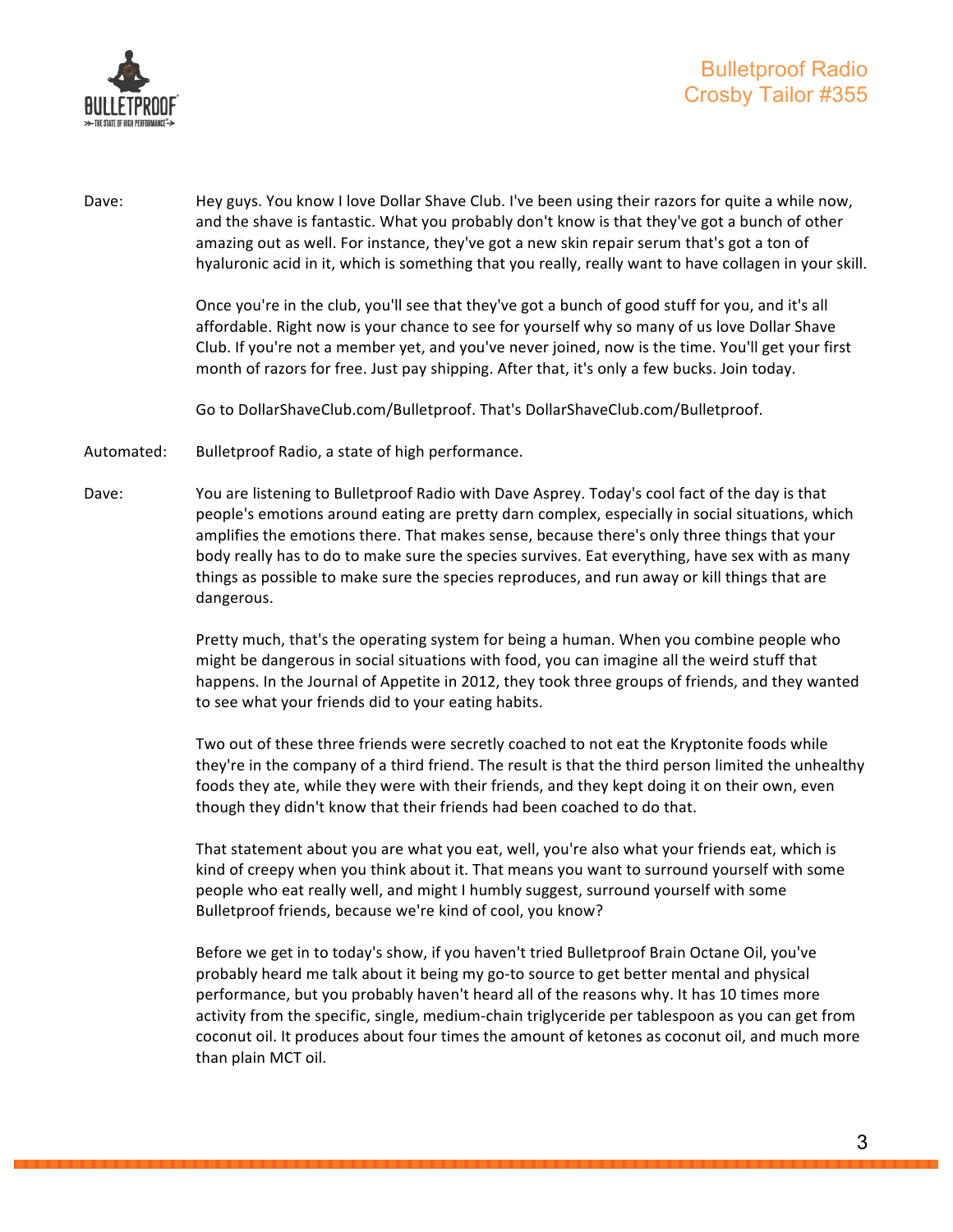

It's not MCT oil, it's a subfraction of MCT with more biological activity. Besides putting it in my coffee, I actually use it in cooking, I use it in baking, and every single meal, every day, I put a little bit of this in there, because I never have to think about food. We mentioned those three things that your body does; eat everything, well, you don't want to eat everything if your body's like "I have all the food I need." Brain Octane sends that signal to my body. It's pretty amazing what happens.

I had sushi for lunch, I poured it on my sushi. I'm not hungry, and I'm not going to be hungry for a while. I also posted a video on the blog about the steak bowl which has Brain Octane on top. My salad dressing, it's everywhere. When I dribble some, I just put it on my skin and I swear, it's my favorite oil ever.

You can find Brain Octane Oil on Bulletproof.com. If you have not tried it in your Bulletproof Coffee, if you're doing coconut oil, it's actually not, biologically the same thing, and there are tens of thousands of people who switch to Brain Octane Oil because, oh my god, it feels better, it works better, and it takes up to 18 pounds of coconut oil to make one pound of Brain Octane, and Brain Octane is the only thing like it because it's made entirely from coconuts.

There is no palm oil, there is no orangutan juice, and none of the environmental devastation that's caused regular MCT oil. Avoid MCT oil and use Brain Octane, and you'll feel the difference, you'll help the planet, and you're much less likely to fill your pants. That's why no MCT, Brain Octane.

Today's guest is a long-time friend and Bulletproof ambassador. In fact, he's the first Bulletproof ambassador. He is a model, a certified Bulletproof ambassador and health coach, and his name is Crosby Tailor. Crosby, welcome to the show.

- Crosby: What's up, Dave? How are you? It's great to be here.
- Dave: I am doing great, I'm happy you could come on and it's good to connect with you again. You guys may have heard of Crosby, he's been at all of the Bulletproof Conferences, and he's a sugar-free dessert chef and he owns "Eat Dessert, Burn Fat," and makes these cookies that have been eaten by amazing celebrities and musicians, and they're all the rage in LA. I've certainly eaten some, and you're like "am I really eating a cookie that's good for me?" You are.

Crosby's got a big Snapchat following where he snaps all of the crazy stuff he makes. What are you Crosby Tailor on Snapchat?

- Crosby: Crosby Tailor, yeah. T-A-I-L-O-R. Like you would see it on my website and everything. Yeah, Crosby Tailor. It's the same on Instagram, Crosby Tailor, yeah.
- Dave: Cool. I just realized, I followed some other guy, Crosby T-A-Y. If you're Crosby Taylor listening, I totally typed it wrong when I was doing that. I'm Dave Asprey on Snapchat. A lot of people don't know that I also Snap. Now we've put both of our Snapchats on Bulletproof Radio, follow us both.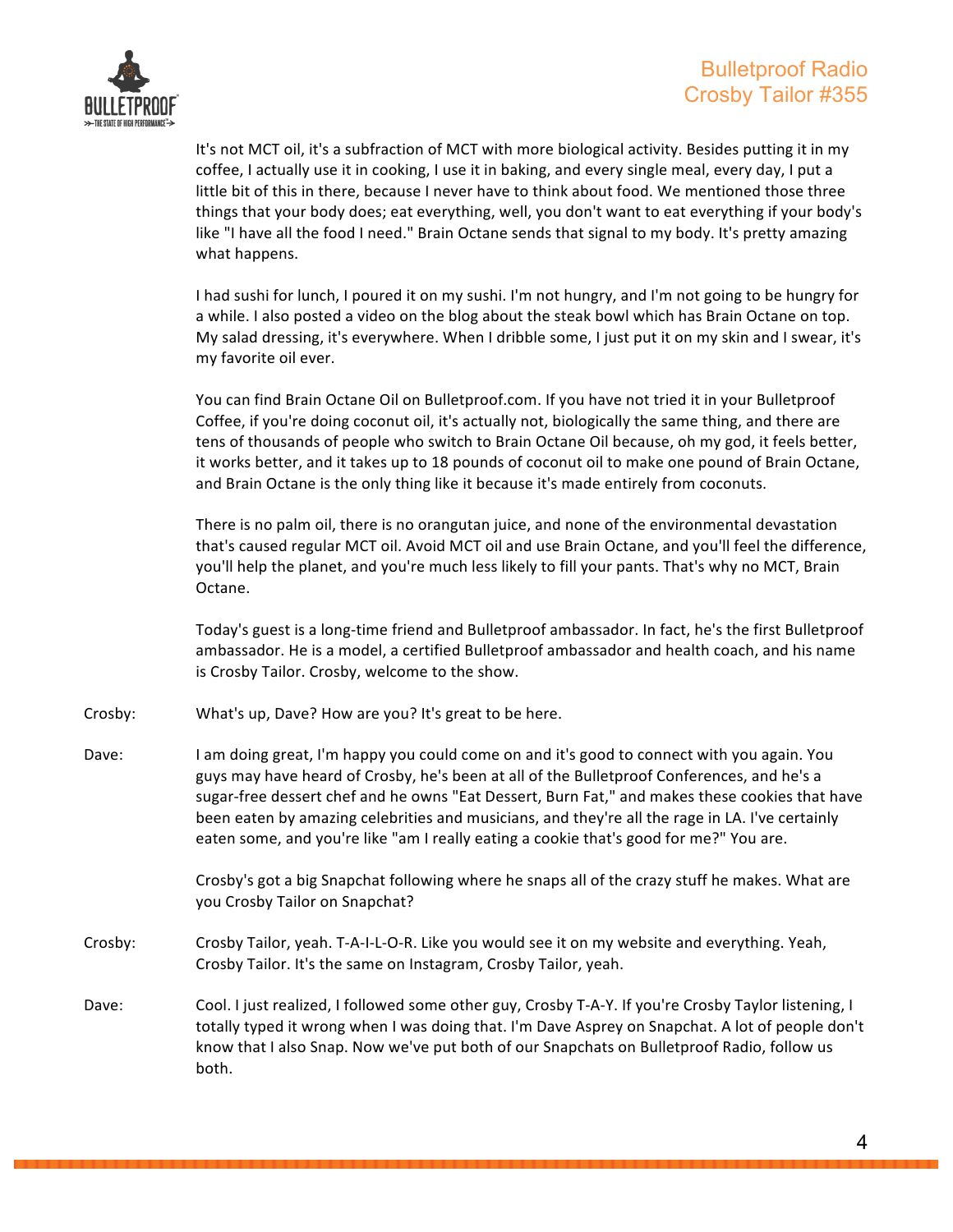

| Crosby: | Plug in                                                                                                                                                                                                                                                                                                                                                                                                                                                                                                                                                                                                      |
|---------|--------------------------------------------------------------------------------------------------------------------------------------------------------------------------------------------------------------------------------------------------------------------------------------------------------------------------------------------------------------------------------------------------------------------------------------------------------------------------------------------------------------------------------------------------------------------------------------------------------------|
| Dave:   | All of it. We were just talking. Crosby's also a professional hand model too, because most of his<br>Snapchats are him mixing crazy ingredients to make really good desserts. He's cool.                                                                                                                                                                                                                                                                                                                                                                                                                     |
|         | All right, let's talk about your cookies, man. I think that you have a cool story. How did you get in<br>to making desserts?                                                                                                                                                                                                                                                                                                                                                                                                                                                                                 |
| Crosby: | Oh, man, desserts. It was one of those things where I had been on a health journey for a long<br>time. I started with Chinese background and Chinese medicine, and it was all from running<br>myself into the ground in the modeling business. I was out in New York, I was in London, and I<br>was totally underweight. It was one of those things where when I got back to LA, where people<br>are actually a little bit more conscious about their health, not just their vanity, I started to seek<br>out some things. That led me to Dragon Herbs and Ron Teeguarden and working with him.              |
|         | Then over to Erehwon, where I was making certain things and working at the tonic bar. I was<br>kind of on this journey and had some issues with my stomach along the ride. It was all from the<br>background of eating crappy food that we all grew up on. Finally, when I got to a point where I<br>started to shed some of that and detox in different ways, I became sensitive to where my<br>stomach started to feel everything. It wasn't just being bombarded by a bunch of toxins all the<br>time. Now I had an actual sensitive stomach, that when I put something bad in it, I felt it.             |
| Dave:   | Right.                                                                                                                                                                                                                                                                                                                                                                                                                                                                                                                                                                                                       |
|         |                                                                                                                                                                                                                                                                                                                                                                                                                                                                                                                                                                                                              |
| Crosby: | You felt it. Like all of us that are kind of more on this Bulletproof path, or in these health-<br>conscious-type diets. I ended up getting a really bad stomach infection from an H. Pylori<br>overgrowth, and it put me on this road where I had to get rid of pretty much everything that<br>would feed it, and that was sugar.                                                                                                                                                                                                                                                                           |
|         | Sugar, sugar, sugar, any type of sugar, even fructose. I cut it all out of my diet, while I rehabbed<br>my stomach. Because I had to go on some antibiotics for it, it was that bad. It got me to a place<br>where I had to rehabilitate my gut in a lot of different ways and keep things away from it, but I<br>still had such a sweet tooth. I was like "how am I going to crave this?" I used to eat all these<br>things that my mom made from banana bread to chocolate chip cookies to going ham on ice<br>cream at night. I had all of these same kind of cravings.                                   |
|         | Background in college football where you could eat whatever you wanted, and you'd just train.<br>Now, at this point, with this sensitive stomach and this issue, I had to come up with some<br>alternatives, and it led me to when I was working at Erehwon, crafting my own desserts from ice<br>creams out of the Vitamix to chocolates and puddings and just little stirs where I wanted to have<br>something. I was using all of these different sugar alternatives, sugar/sweetener alternatives,<br>super foods, and I think that's right around the time that I really got interested in Bulletproof. |
|         | I remember e-mailing you, a long time ago. What is this, like four years ago, maybe?                                                                                                                                                                                                                                                                                                                                                                                                                                                                                                                         |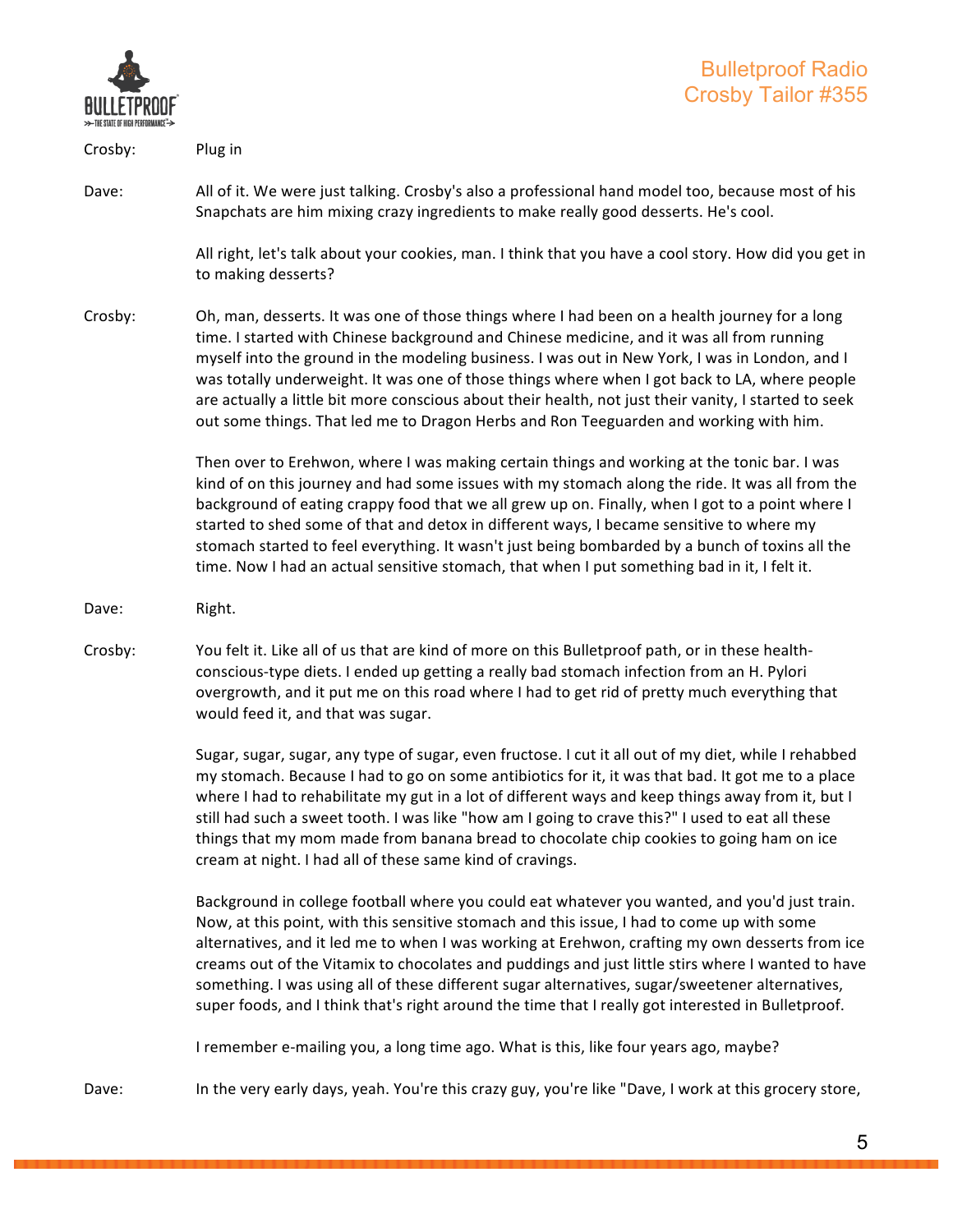

|         | and you've probably never heard of them, it's 'nowhere' spelled backwards," and they were the<br>first grocery to carry to us, Erehwon. The first grocery to carry Bulletproof, and it was because<br>you pulled some strings to get us introduced. They're still a top partner today.                           |
|---------|------------------------------------------------------------------------------------------------------------------------------------------------------------------------------------------------------------------------------------------------------------------------------------------------------------------|
| Crosby: | Yeah, for sure. Yeah, that was kind of a cool beginning. I was just really into the whole idea<br>behind eating good fats. Because I was kind of doing it, but I was doing it with the<br>monounsaturated fats. I was doing it with avocado, through olive oil.                                                  |
| Dave:   | Yeah.                                                                                                                                                                                                                                                                                                            |
| Crosby: | I was doing coconut oil here and there, and I wasn't really in to the ghee or the butter yet, until<br>you kind of introduced some of these things. When I got a bunch of product and started using it,<br>I actually didn't even drink coffee then.                                                             |
| Dave:   | Wow.                                                                                                                                                                                                                                                                                                             |
| Crosby: | Nothing, like none of those things were in my repertoire.                                                                                                                                                                                                                                                        |
| Dave:   | I noticed you look a lot stronger and more vibrant now, and the coffee explains it all, totally.                                                                                                                                                                                                                 |
| Crosby: | It's all the coffee. I drink a Bulletproof every morning, and people are like "what are you doing?<br>You're just glowing." I'm like "I just drink coffee." No, I'm just kidding, but part of it, for sure,<br>yeah. I haven't stopped, there may be a couple different times when I laid off certain things and |

Dave: Yeah.

let my body readjust.

- Crosby: Ever since, I've really just been hooked on that whole idea of good fats, keeping my sugar and carbohydrates down, and moderate levels of protein. My body composition changed, my brain chemistry changed.
- Dave: What happened to your brain? What did you experience in your brain? This is the whole point. I don't care about having a six pack, I'm married, I already have two kids. What do I need a six pack for, right? It's all about will power and energy for me.
- Crosby: Yeah.
- Dave: What happened in your brain when you switched to more of the saturated and less of the monounsaturated? Just walk me through the subjective feel of it.
- Crosby: I think the biggest thing that I noticed was I just became quicker. I went from eating those, I feel like a lot of those fats are really slow. They digest slower. When I kicked myself into a place where I was using a lot of the MCT in the beginning, and you had the XCT, and then introduced the Brain Octane. Once I got up to the Brain Octane, it almost felt like when I had these things and didn't have any carbohydrates, I felt like I had had sugar.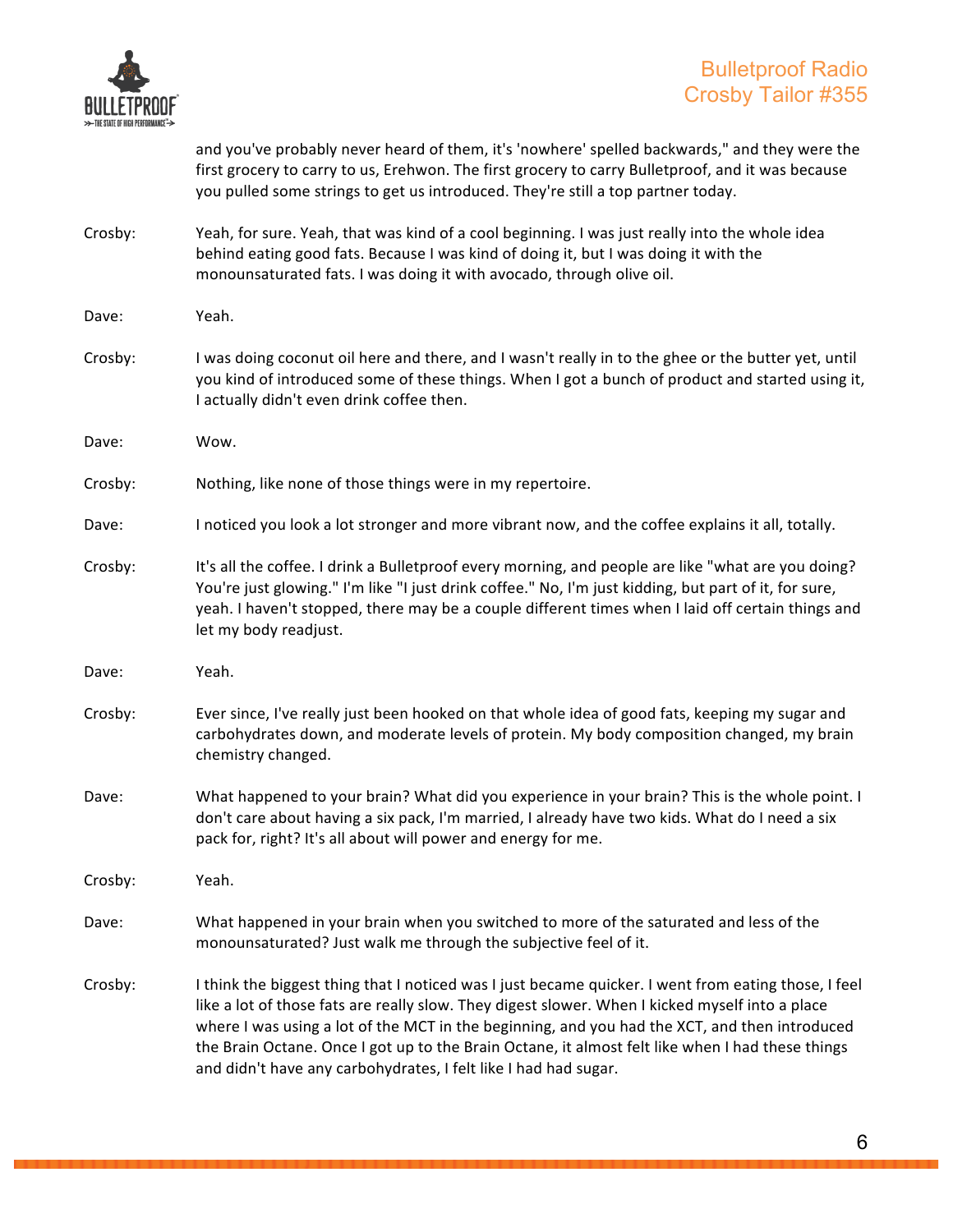

Dave: Right.

Crosby: It snapped me into this place, because I hadn't had those nutrients before. They were brand new to my body and to my brain. When I got those things, I was like "wow, this is different." I started to introduce a lot of my friends to it and they were in that same kind of place where they were trying to kick- ... Everybody was into this. I remember training. You trained, and then you ate carbs and proteins. Whatever it was, rice, sweet potato, potato, breads, grains, and that was how I played college football. Once I got out of that, and I had to get my body composition to a certain place, I started to be like "okay, I've got to cut this, I've got to cut this, I've got to cut this."

> I cut all of these things out of my diet, and I was walking around New York City like a zombie. I had barely any body fat on me, and I looked great in a picture, but I felt like shit. It got to a place where when I came back to Los Angeles, and I started to discover these things about the saturated fats and the MCTs and CLAs and all of these things that I wasn't getting before, it put me back into a place where like "oh, I have energy again. Oh, I can move and actually have a conversation with somebody instead of being like 'huh?'" That's how I felt before. I cut out all of the things that actually made my brain go. Because I wanted to look a certain way.

> It's just like the industry can just really screw you up. When I got back into this place where I was using a lot of your products, it saved me, it definitely saved me, in a lot of ways.

- Dave: It's funny because the look that's popular right now for modeling, both for women and men, that super-lean shredded look. It looks bad-ass, but man, it is not the look that makes you live the longest or makes you have energy. It's actually the starving animal look.
- Crosby: Right.
- Dave: I don't know how to get, I've never been that lean, but when I get much below 18%, my brain function isn't where it can be. The stuff I look at for longevity, I want to be around 18% or 20%, and right now, I'm 20.1% on my last dexoscan. I'm totally happy there.

Crosby: Yeah.

- Dave: Do you have a target body fat for yourself? You work more as a model than I do, you probably need to be lower than that. How low can you go and still feel good?
- Crosby: That's so funny you said that, because there's a new cryo place on Sunset called Next Health that invited me over to go through the rounds and get some testing done. Me and a friend went over there and we got some of our testing done. I was like "huh?" when I got my test back. Because I feel, because I'm getting so many of those fats throughout the day, my body fat is low, it's very low. I don't feel like I'm starving. I'm not at the point where I have to snack or [inaudible 00:14:12].

Dave: Cool.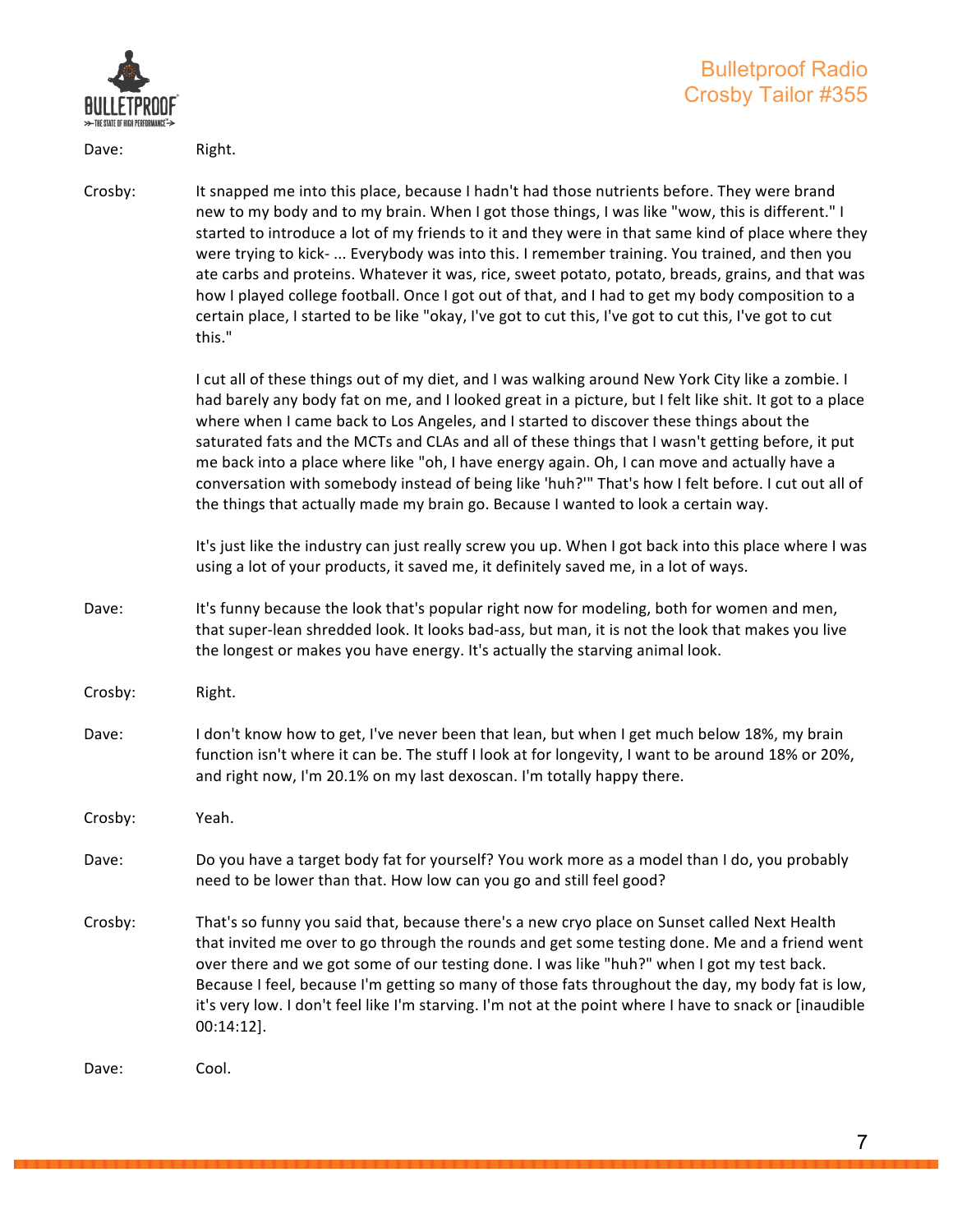

| Crosby: | I'll have my Bulletproof. Seriously, Dave, I'm up at 4:30, 5:00 in the morning most days.                                                                                                                                                                                                                                                                                                                                                                                                                                                                                                                                                      |
|---------|------------------------------------------------------------------------------------------------------------------------------------------------------------------------------------------------------------------------------------------------------------------------------------------------------------------------------------------------------------------------------------------------------------------------------------------------------------------------------------------------------------------------------------------------------------------------------------------------------------------------------------------------|
| Dave:   | Wow.                                                                                                                                                                                                                                                                                                                                                                                                                                                                                                                                                                                                                                           |
| Crosby: | I'm having my Bulletproof around 5:30, 6:00 at the latest. I'm not hitting the gym until 9:00 and I<br>still haven't eaten, I'll do the Bulletproof, I do a pretty good amount of butter in there. Only a<br>tablespoon of the Brain Octane, I do a couple tablespoons of collagen to give me some protein.                                                                                                                                                                                                                                                                                                                                    |
| Dave:   | Right.                                                                                                                                                                                                                                                                                                                                                                                                                                                                                                                                                                                                                                         |
| Crosby: | Then, if I'm working with Chinese Herbs at the time, I'll throw a couple of those in there. Then,<br>before I got to the gym around 9:00, I create this cocktail that's like pre-workout cocktail that's<br>got like chlorophyll and BCAAs. Just stuff to kind of stabilize and get me through a workout.<br>Carnatine, nothing that's calorie-dense though. There's barely, still, no calories. I'll last until even<br>after that workout. I'll have a post-workout drink that's just got some protein in it before I go eat<br>some food. Maybe some BCAs, protein and some glutamine, and then I'll go eat a meal and it's<br>12:30, 1:00. |
|         | Then, I won't eat dinner until 6:00, 7:00.                                                                                                                                                                                                                                                                                                                                                                                                                                                                                                                                                                                                     |
| Dave:   | You feel good all the time?                                                                                                                                                                                                                                                                                                                                                                                                                                                                                                                                                                                                                    |
| Crosby: | I feel good all the time and I've got this testing back and I was like-  I'm listening to you going<br>"18," and I'm like "oh, jeez, I feel." It's crazy.                                                                                                                                                                                                                                                                                                                                                                                                                                                                                      |
| Dave:   | Where are you?                                                                                                                                                                                                                                                                                                                                                                                                                                                                                                                                                                                                                                 |
| Crosby: | On here, I'll show you the sheet in a second. On here it says what to gain in body fat mass, or in<br>lean body mass, muscle, and it tells me that I have zero and zero. It's a zero and zero, but my<br>body fat mass is 10 pounds of my 190 pound frame.                                                                                                                                                                                                                                                                                                                                                                                     |
| Dave:   | No way.                                                                                                                                                                                                                                                                                                                                                                                                                                                                                                                                                                                                                                        |
| Crosby: | 5.3% body fat, and it's only-  I don't know-                                                                                                                                                                                                                                                                                                                                                                                                                                                                                                                                                                                                   |
| Dave:   | Is that a dexoscan or something else like calipers?                                                                                                                                                                                                                                                                                                                                                                                                                                                                                                                                                                                            |
| Crosby: | No, I stood on this things and I had all of these-                                                                                                                                                                                                                                                                                                                                                                                                                                                                                                                                                                                             |
| Dave:   | Oh, it's an impedance. There's a high variance there. I did a very high-end, clinical-grade<br>impedance that said I was 15% body fat and my dexoscan said I was 20.1%, and the dexo's ]-                                                                                                                                                                                                                                                                                                                                                                                                                                                      |
| Crosby: | You feel a little bit better.                                                                                                                                                                                                                                                                                                                                                                                                                                                                                                                                                                                                                  |
| Dave:   | I suspected, probably-                                                                                                                                                                                                                                                                                                                                                                                                                                                                                                                                                                                                                         |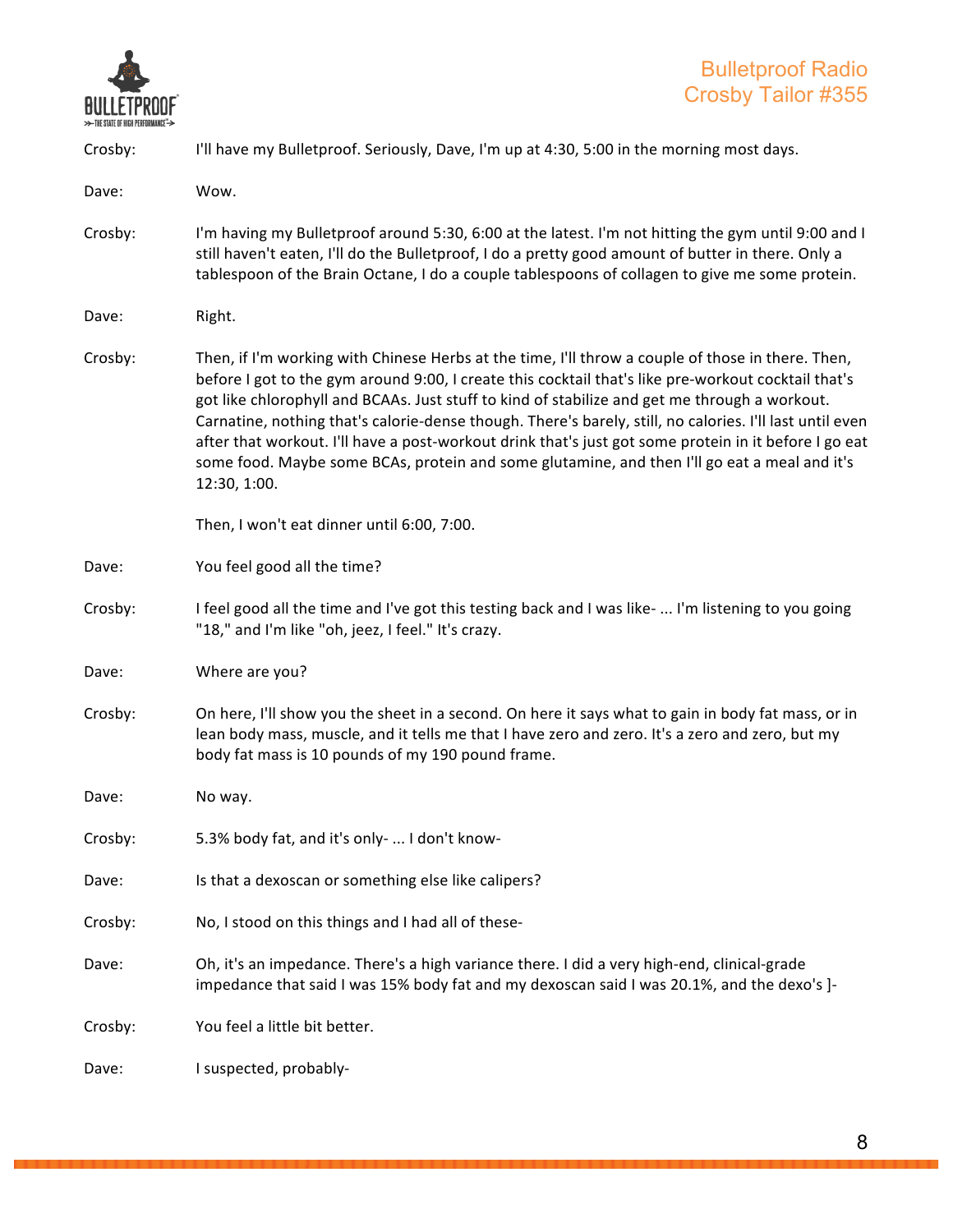

| Crosby: | You're probably more like eight to ten.                                                                                                                                                                                                                                                                                                                                                                                                                                 |
|---------|-------------------------------------------------------------------------------------------------------------------------------------------------------------------------------------------------------------------------------------------------------------------------------------------------------------------------------------------------------------------------------------------------------------------------------------------------------------------------|
| Dave:   | Seven or eight it's more like. Because if you're at five, I don't think you would probably be<br>feeling good. Most people can't hang out at that range and feel good, unless there's some<br>genetic types where you're just always super-super-lean. That's unusual.                                                                                                                                                                                                  |
| Crosby: | I've never been this lean. I've never been this lean before, and carried this much muscle mass.<br>It's not something that's genetic, because it doesn't run in the family. I know that my diet's been<br>really dialed in lately, and it's not that I do it on purpose, it's just that I am very intuitive and in-<br>tune with what makes me feel good.                                                                                                               |
| Dave:   | Sorry, are you juicing?                                                                                                                                                                                                                                                                                                                                                                                                                                                 |
| Crosby: | I'll have the green juice here and there.                                                                                                                                                                                                                                                                                                                                                                                                                               |
| Dave:   | I said that to be inflammatory. Not because green juice deserved that. Yeah, I'm assuming you<br>do some green juices, but not that many, because juicing wouldn't give you the body<br>composition you have now, it's not possible.                                                                                                                                                                                                                                    |
| Crosby: | No, I'm definitely a lot of lamb, a lot of red meats.                                                                                                                                                                                                                                                                                                                                                                                                                   |
| Dave:   | Nice.                                                                                                                                                                                                                                                                                                                                                                                                                                                                   |
| Crosby: | Lamb, a lot of butter.                                                                                                                                                                                                                                                                                                                                                                                                                                                  |
| Dave:   | How old are you?                                                                                                                                                                                                                                                                                                                                                                                                                                                        |
| Crosby: | Cruciferous vegetables. A lot of cruciferous vegetables. I'm 31.                                                                                                                                                                                                                                                                                                                                                                                                        |
| Dave:   | 31, okay, cool, you're in your 30s. The other definition of juicing, obviously, is using steroids.                                                                                                                                                                                                                                                                                                                                                                      |
| Crosby: | Oh.                                                                                                                                                                                                                                                                                                                                                                                                                                                                     |
| Dave:   | That's why it was funny.                                                                                                                                                                                                                                                                                                                                                                                                                                                |
| Crosby: | That's so funny because isn't that good that I didn't go there?                                                                                                                                                                                                                                                                                                                                                                                                         |
| Dave:   | It was awesome because you didn't think of it, because it's like totally cool that you're all about<br>the green juice. I was hoping you would do that. The other way you can get more of the body<br>mass is with steroids, and you're too young. Unless you had a problem. I was on testosterone<br>when I was 27 because I had huge amounts of estrogen and almost no testosterone. I was<br>medically appropriate, bio-identical. I've been really open about that. |
|         | I'm on a small dose of bio-identical testosterone now, but I'm 43, and my production.<br>Sometimes I can get it up naturally around 700, but it doesn't tend to stay there no matter what<br>I do. Then it drops to like 500. I'm like "no, I'm fine to supplement it." You don't need to,                                                                                                                                                                              |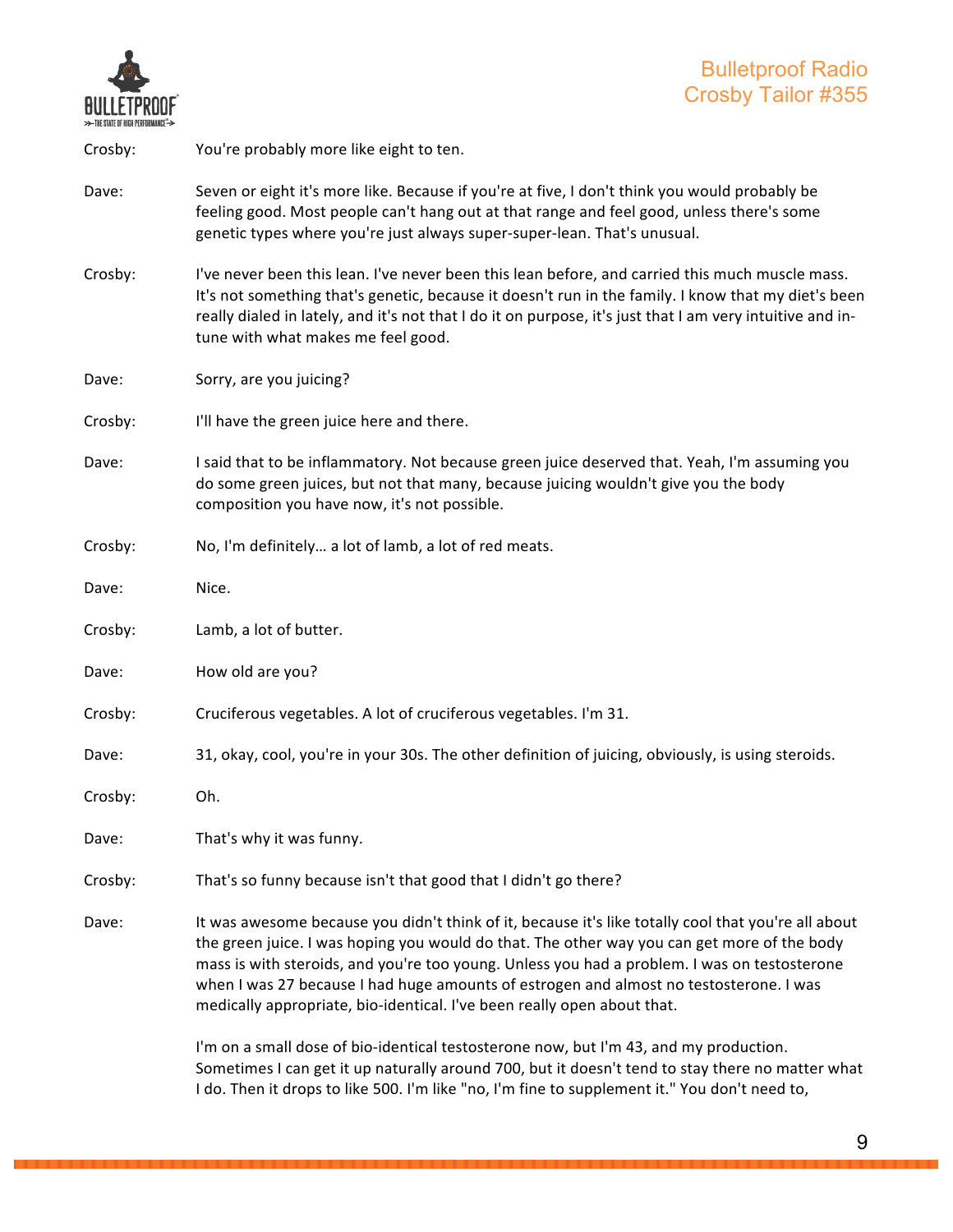

because look at you, you're chiseled right now, that's amazing.

Crosby: Well, it's definitely diet, it's the way that I work out. I definitely have to say my desserts are a big part of it.

Dave: Of course.

- Crosby: Because I'm not eating things that would throw body fat on me late at night. It's actually, a lot of my stuff has a lot of Brain Octane oil, and in general. I make a chocolate sauce with Brain Octane. I'll throw that on top.
- Dave: I love that. That's one of my favorite things is like chocolate powder and Brain Octane. What do you use for carbs in yours?
- Crosby: Well, I'm putting- ... There's not onion, there's not basically, and besides, the chocolate cacao butter, just grab some, but.

Dave: Okay, cool.

- Crosby: Yeah, I have it on some of my websites, it's not like a secret recipe. I'll throw the cacao powder with good cacao butter, some Lakanto, which is the sweetener I use, a blend of monkfruit and erythritol. Good cacao butter, Brain Octane, a pinch of pink salt, and I'll stir that all up in a coffee cup and I'll throw it in the freezer if I want it to just be chocolate, or I'll keep it stirred and throw that on top of an ice cream, and it hardens. You have this hard-shell chocolate sauce.
- Dave: I don't think we've ever talked about that, that's one of my favorite things to do. I love that, I put that on- ... I get some ice cream, and you're like, it's really good.
- Crosby: Yeah, it's amazing. Then, on top of all of that, just to kind of segue into what you were talking about with the testosterone. I do it, I kind of have a way of doing it naturally. It's where I supplement with my calcium-d-glucarate, and DIM, to keep my estrogen levels balanced. Then, I'm using Dragon Herbs, Tribulous. I really, really love.

Dave: Tribulous is good, yeah.

Crosby: Yeah, cycling that along with here and there, I'll use the passionflower extract. Then I have all of my jing herbs from He Shou Wu and Rehmannia Six and these kind of things. Along with good liver supplements and the glutifion and I kind of keep a great balance of detoxifying the bad estrogens and creating a discrepancy between my estrogen and testosterone all the time to where I feel great, my immune system is great, my stamina and strength, and my lifts go up every week.

> I'm lifting for power, I don't do a lot of heavy rep stuff, because I'm on such a clean diet, I don't need to go to the gym and run like crazy, or overexert myself and create inflammation. I'm just in there to create more muscle mass.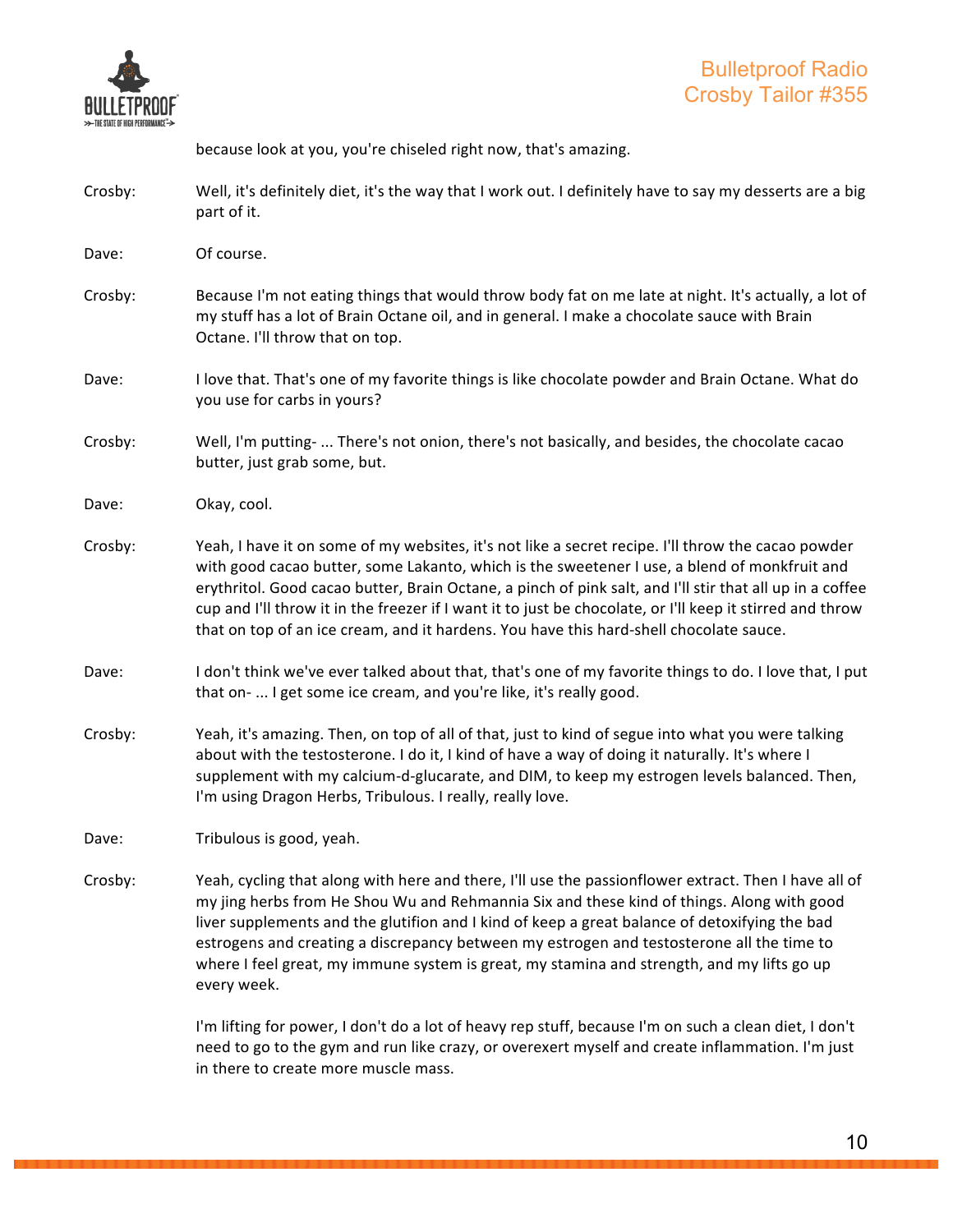

#### Bulletproof Radio Crosby Tailor #355

Dave: That's cool, so you recover really quickly. There's some science that hasn't been done, as far as I understand. We've looked at whether people can preserve muscle mass and grow muscle mass in ketosis, and that has absolutely shown to be possible and doable. I think that study was very reliable recently when it came out.

> What we know is that when you lift heavy, you create short-term inflammation, like the mitochondria make a lot of reactive oxo species and then you get some muscle tearing. Then you get healing and recovery. The problem is that ketosis is anti-inflammatory. Maybe you might want to be out of ketosis when you lift. Except, the studies show that you can grow muscle mass. There's something happening, I think, because you have more energy because you're in ketosis, more electrons in the cells.

That's probably what's happening there, because what you're doing, a lot of traditional exercise people say "well, that's not possible." You're like "well, no, I'm not eating carbs and I'm gaining muscle." Have you tried adding carbs back in, because some of those people get like 10 pounds of muscle when they put carbs back in. Do you ever do that?

Crosby: Oh, man. If I do a couple of carb loads, if I do more than one day of carb-loading a week, I can increase five pounds like that. Like if I throw more sweet potatoes in my diet. I've never been a really white rice guy, but the sweet potato is kind of my go-to. If I do that, or if I'm eating more, carrots is another, some of the root vegetables are really what I'll do.

> If I'm doing more of that, I can pack on pretty quick. I feel better here. I feel like sometimes when people are in complete ketosis all the time, they can get that no-glycogen look.

- Dave: Yeah.
- Crosby: It's like there's not a pump happening ever. I'm still managing to keep a pump throughout my workouts, and I think it's also because I'm not going crazy and doing heavy lifts every day, obviously.
- Dave: That will break you.
- Crosby: That will break you.
- Dave: Are you in ketosis all the time? You said once a week you're going out.
- Crosby: No, no, not all the time.
- Dave: Okay.
- Crosby: Not all the time. I would say it's like three, four days a week.
- Dave: Yeah. You're doing something else that's really cool that I haven't talked about so much. I don't know if you're doing it on purpose, but glutamine, which is an amino acid that can give you a lot of brain energy. I used to use it. I feel when people are really tired, or when I was really tired,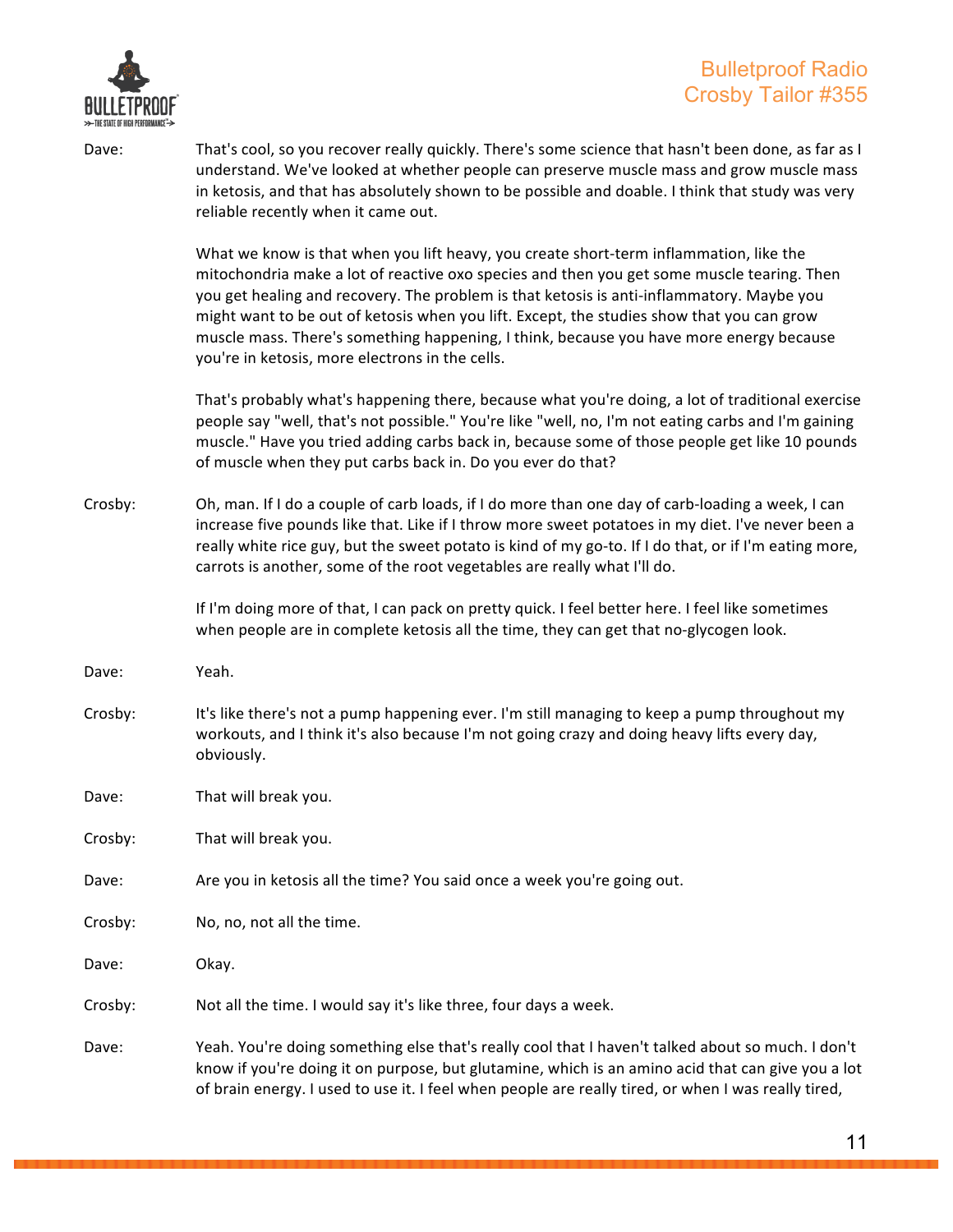

like in business school, I would use glutamine when I was trying to study. This is when I first started taking modafinil.

| Crosby: | Yeah.                                                                                                                                                                                                                                                                                                                                                                                                                                                                         |
|---------|-------------------------------------------------------------------------------------------------------------------------------------------------------------------------------------------------------------------------------------------------------------------------------------------------------------------------------------------------------------------------------------------------------------------------------------------------------------------------------|
| Dave:   | I didn't have my diet all the way dialed in. I would do this and it would help, and it helps with gut<br>healing, but glutamine takes you out of ketosis, very reliably. It's anti-ketogenic. Essentially,<br>you're in ketosis, you take glutamine, and you're doing exercise, but you're not eating sugar. You<br>go out of ketosis. I think it just probably makes you better at going back into ketosis, because<br>what else does your body get into? I don't even know. |
| Crosby: | Why does it take you out? I never knew that it took you out of ketosis, why is that?                                                                                                                                                                                                                                                                                                                                                                                          |
| Dave:   | It's one of those studies out there. I know I read all of the weird studies. I don't know the<br>mechanism, actually. I'm just searching my little mental database there. Couldn't tell you why,<br>but I can tell you that in studies, you give someone a few grams of glutamine, their ketone levels<br>drop very dramatically.                                                                                                                                             |
| Crosby: | Really?                                                                                                                                                                                                                                                                                                                                                                                                                                                                       |
| Dave:   | It's probably because there's two things going on there. This is assuming nutritional ketosis.<br>When you're using Brain Octane, it's not nutritional ketosis, it's exogenous ketones from outside<br>the body. This is oil that naturally goes to ketones. I don't think it's going to stop fat. Your<br>mitochondria, they're energy-hungry, and they decide whether the cell is going to be in ketosis<br>or not based on available fuels.                                |
| Crosby: | Got it.                                                                                                                                                                                                                                                                                                                                                                                                                                                                       |
| Dave:   | They can take amino acids, including glutamine and convert them into energy. I think glutamine<br>is a better substrate for making ATP than forcing the body to go into nutritional ketosis.                                                                                                                                                                                                                                                                                  |
| Crosby: | Okay.                                                                                                                                                                                                                                                                                                                                                                                                                                                                         |
| Dave:   | If you have a glutamine present, and you're using Brain Octane, your getting exogenous ketones,<br>like you would get from a ketone salt or something, but without all the acetone and all of the<br>other things that come in the keto-salts. That's my guess. You're getting cool results because<br>you're extremely lean and you're muscular, and then you can put on muscle mass without even<br>thinking about it.                                                      |
|         | It's kind of cool. You've got something going on.                                                                                                                                                                                                                                                                                                                                                                                                                             |
| Crosby: | Something's happening. I'll use about five to eight grams post-workout and the same before<br>bed. I wonder how that's changing the chemistry throughout the day, or if I slip back into it<br>before dinner, or I don't know.                                                                                                                                                                                                                                                |
| Dave:   | Yeah, and if you're using Brain Octane throughout the day like I do, there's always a background                                                                                                                                                                                                                                                                                                                                                                              |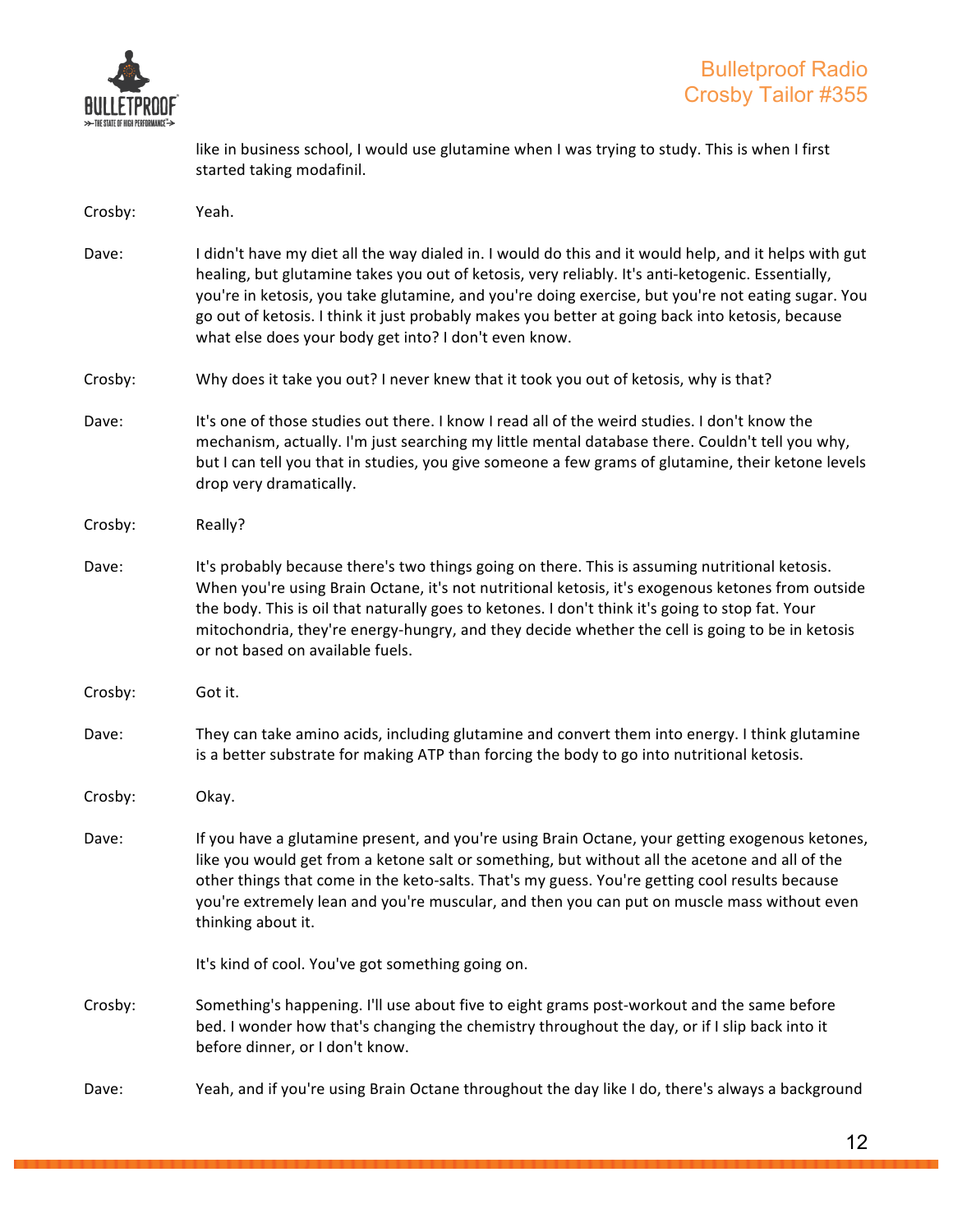

level of ketones present, more than would naturally be there, and that changes everything biologically. It's cool.

There are some concerns that glutamine is over time, higher doses of glutamine are associated with increased risk of cancer. I don't know that you want to do it every day. I would probably cycle it. Do your glutamine sometimes.

- Crosby: It increases the glutamate levels?
- Dave: I don't think it's because of glutamate. I don't know the mechanism of action there. I don't believe glutamine usually increases glutamate. There's one researcher who swears up and down. I see autistic kids take L-glutamine and I tended that way. I used to have the Asperger's feature set. Glutamine was a healing thing for me, not a damaging thing. I just don't see the MSG reaction ever in human beings from glutamine that they get from taking glutamic acid or glutamic acid with sodium or monosodium glutamate.
- Crosby: Well, maybe it's the whole idea behind it, the fact that glutamine makes you extremely anabolic.
- Dave: I think it's helping, yeah.
- Crosby: It's the anabolism, right?
- Dave: Yeah, I think you should keep doing it, but if you took a couple of days a week off and just measured what changed, maybe you'll find something more. You're bio-acting and you're kicking some ass, and you get to eat dessert all the time. Which is something people don't understand. The creamy goodness of butter and the whole paleo crowd is like "oh, cavemen didn't have sugar alcohols." I'm like "yeah, I know, but cavemen didn't know about cheesecake, or they would have like, killed each other over it."
- Crosby: Of course.
- Dave: You can use the appropriate sweeteners that are not artificial sweeteners, because they'll screw you up. The low-carb, high-fat, I eat Nutri-sweet all the time because it has no sugar, therefore it's good for me, that doesn't work and you'll lose half of your 200 pounds of fat. In my case, I lost 50 pounds that way, and the other half will never leave you and you'll be tired all the time.

That doesn't work, and you could go the zero sugar, zero sweet kind of paleo template, and that just sucks. Because, let's face it, cookies are good, right?

Crosby: So good. Eat cookies and ice cream, and chocolate.

Dave: Yeah.

Crosby: It's part of us, you know?

Dave: It's a social thing and it's just delicious, right? Then you could go down the Bulletproof path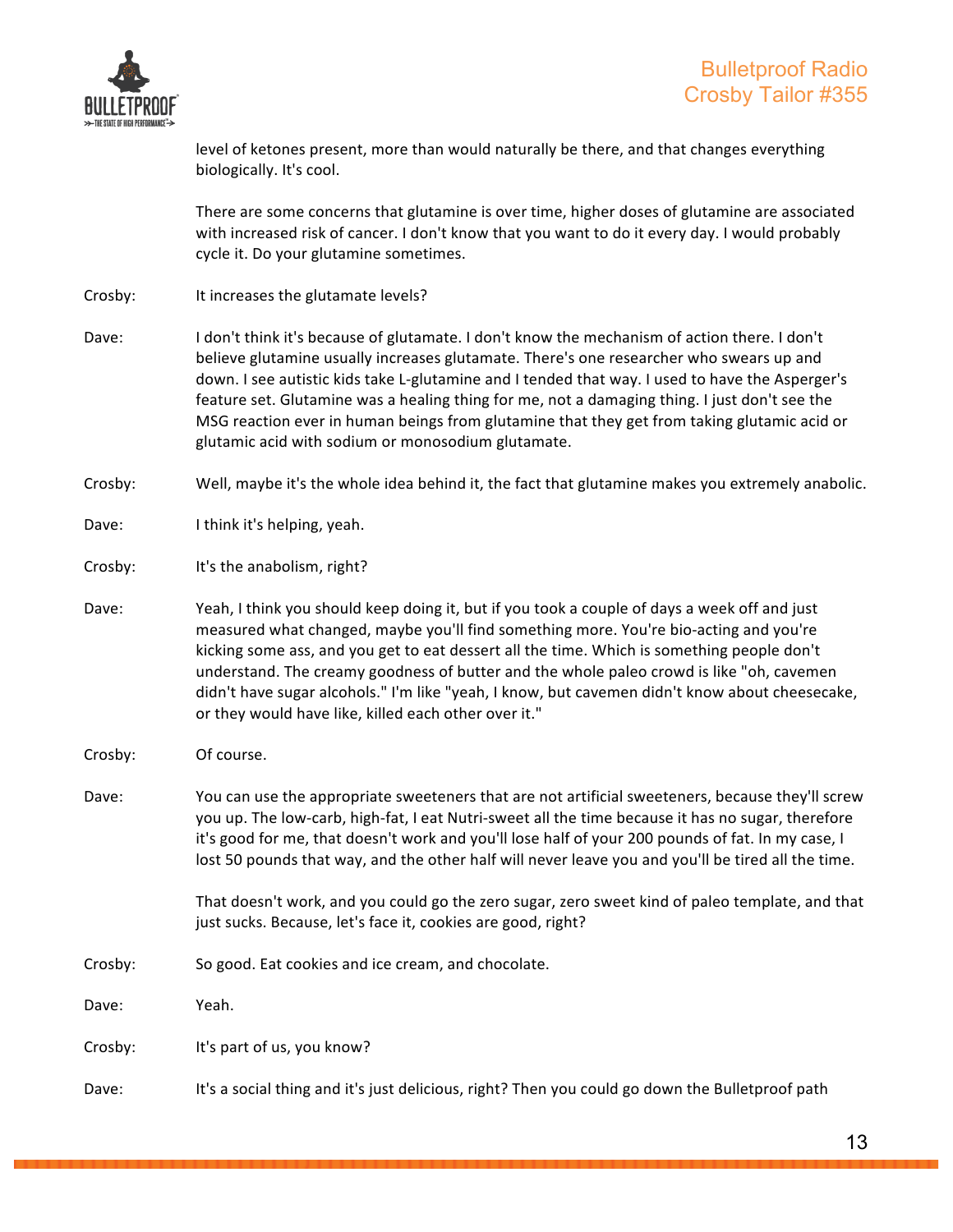

where like "you know what, cavemen didn't have mass spectrometers and fermentation labs and all of this stuff, but we do, so let's use it, and let's use sugar alcohols intelligently, and let's use stevia and things like that." Then, all of the sudden, the palette for creating a dessert or a recipe, it's a different perspective, a different philosophy and you get it.

You do these crazy things. Tell me what you put in your favorite cookie? What are the set of ingredients you work with there?

Crosby: I just put a cookie out on my website. The website is TailordLife.com, by the way. I just put a cookie out, a ginger snap cookie that's amazing. It's really cool because I'm using tiger nut flour. I'm using a resistant starch, along with the Lakanto, which, I think that I've said before, the monkfruit and erythritol blend, that's in every dessert. I'm using that as my main sweetener. I really like that.

> I think I like that a lot more than xylitol, because I have sensitive stomach and I feel like that one just has been better for me than that. Then, I'm using, a lot of the time in the desserts, especially my staple, original cookie that I've been making, I used the Bulletproof collagen, so it's got protein in it. Already, what is it, seven times pre-digested?

- Dave: Yeah.
- Crosby: It's great for heat-sensitive protein, then I'm just throwing all of the great fats. Everything from pastured eggs to the MCTs and the new grass-fed ghee that you got, Dave, I've been using a lot of that, it's delicious.
- Dave: It's kind of a caramel-y flavor, right?
- Crosby: It's got that nice, caramel touch, it's perfect for baking. You guys just sent me a bunch of it, and I had been using a different ghee that was really good, and I tasted and I was like "oh, this is it."
- Dave: We're doing it over an open flame, like traditional Ayurvedic techniques, because that stuff matters.

Crosby: Yeah.

Dave: I'm really excited about that product. Getting 100% grass-fed butter to make it, instead of 90% grass-fed butter, it was another achievement. Because there's a shortage. Bulletproof Coffee made a shortage, globally, of grass-fed butter.

- Crosby: Yeah. I'm grabbing a thing of Kerrygold, I don't even know how many times a week. Yeah, there's a lot of those people out there, too.
- Dave: Yeah, I live in the country, I'm in Canada. When I'm up here, there's a 300% tariff on butter. All you can get is Canadian butter, which is pretty much, always grain and corn fed, and it doesn't taste good. People import their personal stash of Kerrygold. There's a national outcry over the shortage of grass-fed butter here, it's kind of funny.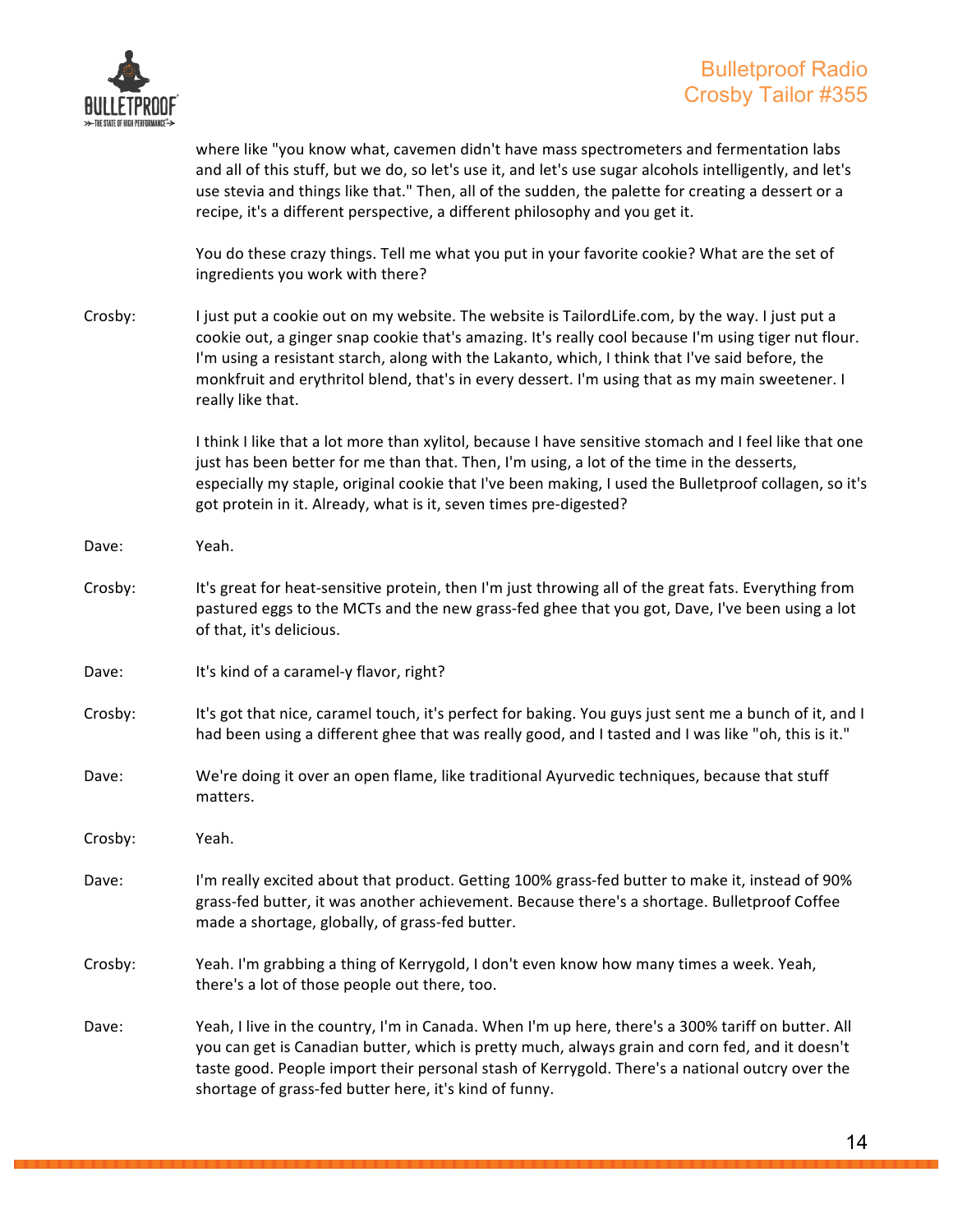

| Crosby: | It just tastes so much better. Yeah, in terms of getting back to the cookies. There is a ginger snap<br>recipe on there, and then I'll throw anywhere from a probiotic type cream cheese frosting,<br>which is a dairy source to the people that have dairy sensitivity, I'm making a pure, full-fat<br>coconut milk, kind of icing. That one actually has the vanilla bean in it, too.                                                                             |
|---------|---------------------------------------------------------------------------------------------------------------------------------------------------------------------------------------------------------------------------------------------------------------------------------------------------------------------------------------------------------------------------------------------------------------------------------------------------------------------|
|         | I'm incorporating a lot of the Bulletproof products.                                                                                                                                                                                                                                                                                                                                                                                                                |
| Dave:   | Thanks, man.                                                                                                                                                                                                                                                                                                                                                                                                                                                        |
| Crosby: | Yeah, of course, and it makes a difference. I've used a lot of other different sources of cacaoss<br>and vanilla beans, and I notice a difference. You can just notice the difference in flavor and the<br>way that I feel, and it makes a huge difference when you're sourcing stuff that we're talking<br>about with toxic load and all of that.                                                                                                                  |
| Dave:   | People don't often know, because I probably don't talk about it enough, but the other products<br>like the Bulletproof vanilla beans, that's a 20-day process that breaks down mold toxins in the<br>vanilla. It's a dried bean in a tropical environment.                                                                                                                                                                                                          |
| Crosby: | Yeah.                                                                                                                                                                                                                                                                                                                                                                                                                                                               |
| Dave:   | You can see mold growing on vanilla pods, if you look at them. Then the same thing with the<br>chocolate. It's lab-tested to be really low and it's processed in a facility away from other<br>chocolate. You know what, you can't see that, but for me, I feel it, and the mechanism of action<br>there is that the toxin that forms in coffee and chocolate and vanilla, one of them anyway, it<br>inhibits mitochondrial function.                               |
|         | You're used to feeling good, you're given all of these extra electrons from the Brain Octane and<br>the high fat into your brain where you have the most mitochondrial density. You're like "all<br>right, I'm cruising." Then you take something that slows the engine down. Then you feel it first in<br>your brain, you're like "ah." Then you want sugar. It affects me so profoundly. I made this stuff<br>because I got tired of feeling crappy all the time. |
| Crosby: | Yeah, it's a bad snowball effect, you want that good snowball, not that bad one.                                                                                                                                                                                                                                                                                                                                                                                    |
| Dave:   | Totally.                                                                                                                                                                                                                                                                                                                                                                                                                                                            |
| Crosby: | Yeah.                                                                                                                                                                                                                                                                                                                                                                                                                                                               |
| Dave:   | I've got another question for you. Most of your clients are women, right?                                                                                                                                                                                                                                                                                                                                                                                           |
| Crosby: | Yeah.                                                                                                                                                                                                                                                                                                                                                                                                                                                               |
| Dave:   | Number one, every guy listening is like "how do you do that?"                                                                                                                                                                                                                                                                                                                                                                                                       |
| Crosby: | What?                                                                                                                                                                                                                                                                                                                                                                                                                                                               |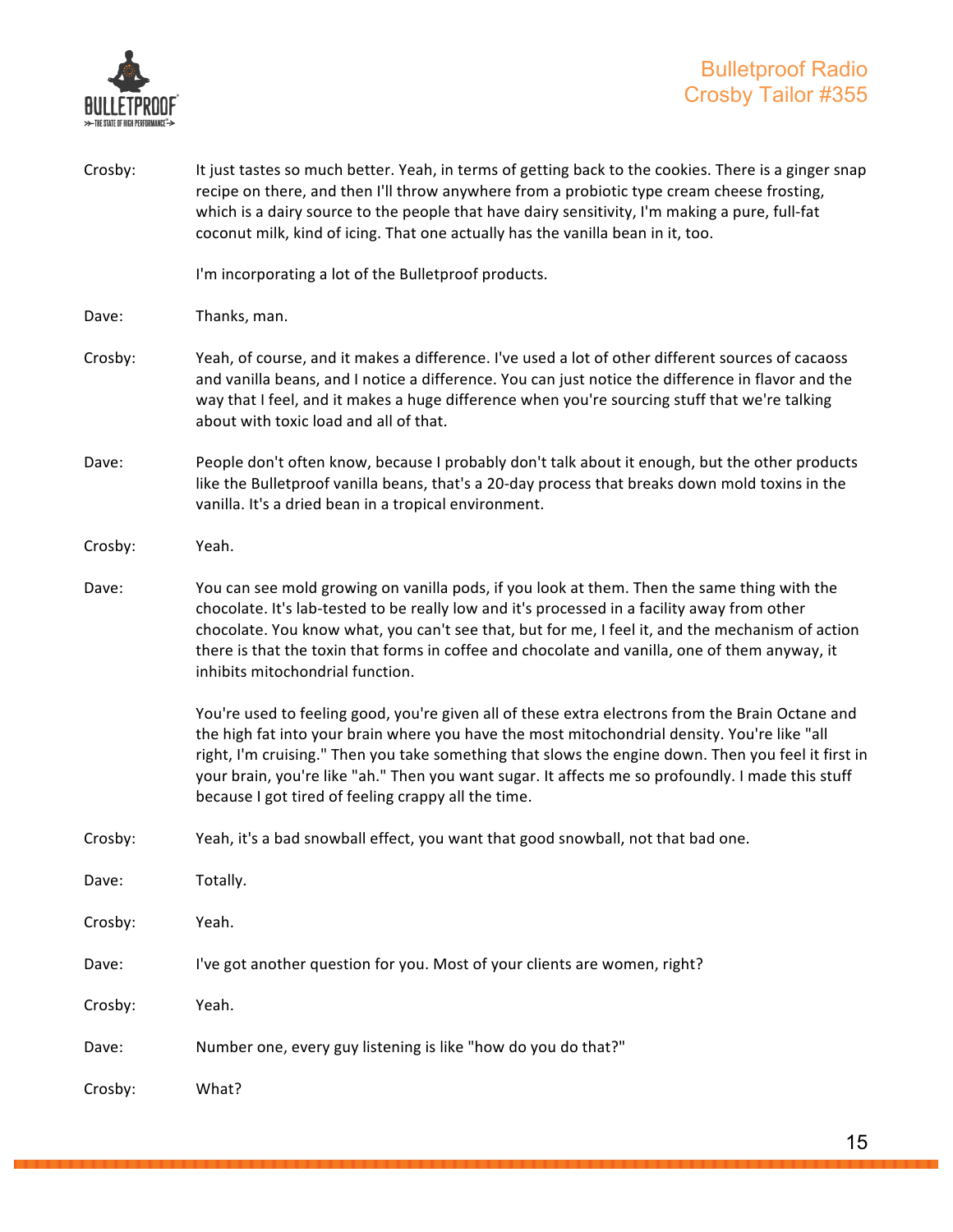

- Dave: I'm just kidding. What do you find that's different with women and men when they're on highfat diets like this? Is it that they want cookies even more than men? Just kidding. There are very meaningful high-fat difference between men and women, and because you're a fitness trainer, what do you see? What changes do you make for women?
- Crosby: It's funny, but that's kind of the first thing. Especially if they heard about me from a friends. The first thing everybody checks is their Instagram. They go to the Instagram, and they're like "what the hell, this guy makes all these desserts, I thought he was a nutritionist?" It's funny because that hooks them in. They're like "whoa, I think I can have all of these things that I already have that I feel like crap on, in a good way." They kind of come in to it going "oh, well, I'll be able to get cookies and make my own recipes and be able to still eat sweets." A lot of them are like "can I just live on a cookie diet?" I'm like "no, that's not going to work, but you can have them, you can have your desserts, I'm going to show you how to do this."
- Dave: You switch them from a deprivation mindset to "you can have things that will satisfy you, but you have to do it right?
- Crosby: Exactly.
- Dave: Okay.
- Crosby: That is huge for women because it's such a mental game, too. I work with a lot of girls in the industry that are either models or actresses, and they're constantly- ... Their vessel is their work, so they're constantly looking in the mirror and going "oh, my face is fat," or like, "oh, I'm gaining weight here," or "my agent said I should cut back on this." You know, they get these little things throughout the day that are really affecting their mental state and their cortisol levels.

The big thing, I think, for a lot of them, is when they are told they're allowed to have some of these foods that are decadent that still taste really good, and they don't have to feel guilty or go into this place of feeling stressed out, it's a double-win. Because now they're chilling, they're just feeling good, they're eating something delicious, and they're getting the nutritional benefits from it, as opposed to "I know I shouldn't eat this chocolate bar, but I'm going to because I'm craving it." Then they feel like crap afterwards, then they eat more of it. It's just a never-ending spiral.

The next day, they wake up with inflamed hands, and they're about to go to a job and their face is all puffy, as opposed to what I'm saying I could do for them. Then all of the sudden, once they have that trust, and really in themselves, but they trust the whole idea, they trust the plan and they trust the idea that they can eat high-fat, or eat more fat. A lot of them aren't going to go right into really high fats because they're still super scared. They integrate, and they kind of cut back on a lot of their high-sugar things.

A lot of girls come to me and they're like "I'm vegan or fruit-itarian."

Dave: Wow, how can you not be puffy if you're a fruit-itarian?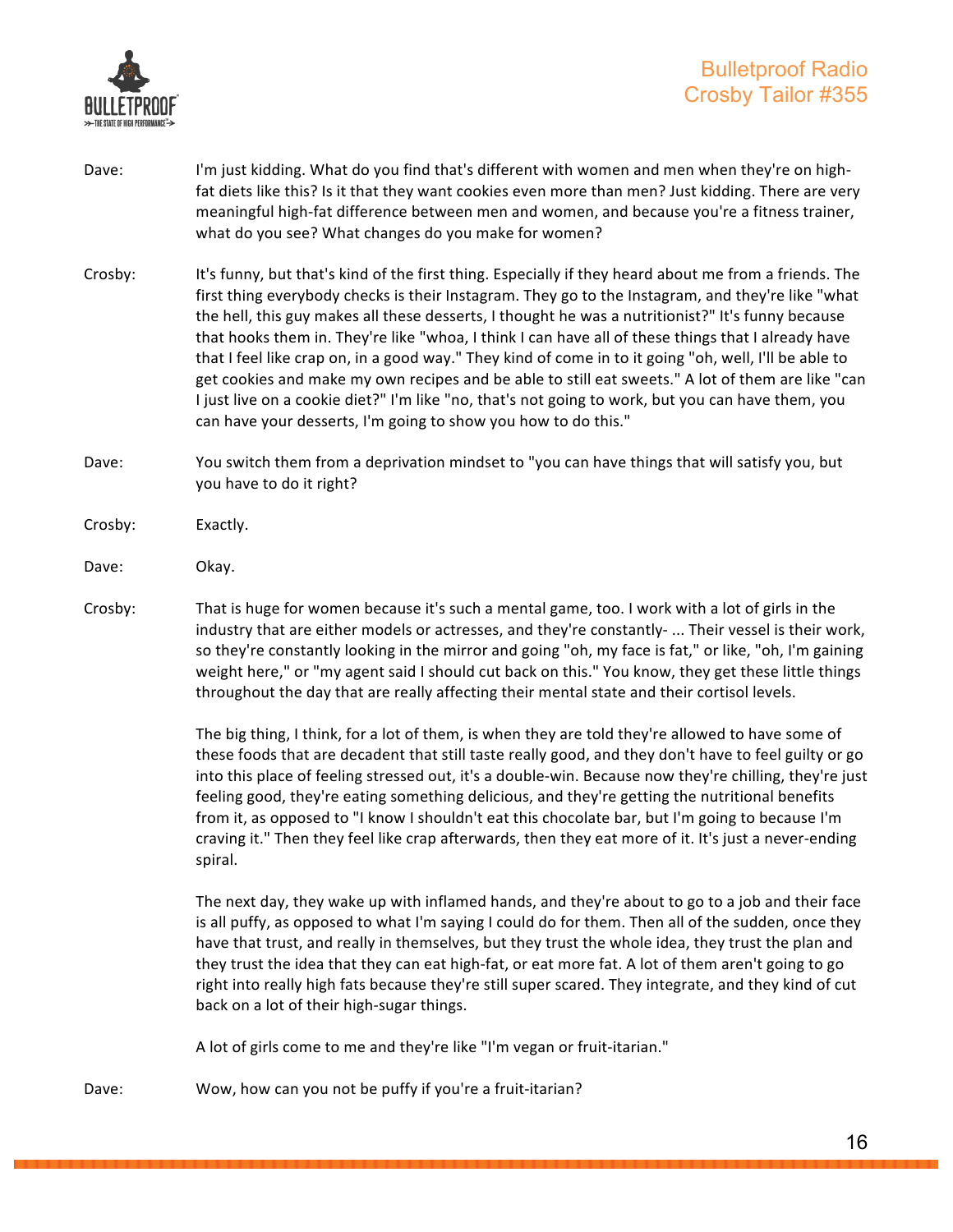

| Crosby: | Some of them it's just like they've not been doing it for very long and they just have genetics.                                                                                                                                                                                                                                                                                                                                                                                                                                                               |
|---------|----------------------------------------------------------------------------------------------------------------------------------------------------------------------------------------------------------------------------------------------------------------------------------------------------------------------------------------------------------------------------------------------------------------------------------------------------------------------------------------------------------------------------------------------------------------|
| Dave:   | Wow.                                                                                                                                                                                                                                                                                                                                                                                                                                                                                                                                                           |
| Crosby: | Their body just oxidizes, it just uses the sugars right away. For a lot of them, they eventually get<br>into a place where they don't really see it on the outside, they don't see that they've gained too<br>much weight or that they look too bad, they might be 20 years old, you know? They definitely<br>notice it in their hormones.                                                                                                                                                                                                                     |
|         | A lot of them are like "I just saw a Chinese Medical Doctor and she said I have the hormones of a<br>45 year-old woman."                                                                                                                                                                                                                                                                                                                                                                                                                                       |
| Dave:   | Yeah.                                                                                                                                                                                                                                                                                                                                                                                                                                                                                                                                                          |
| Crosby: | That's where they freak out. They're like "I don't get my period, and I don't this and I don't that."<br>I just recently worked with a girl that was barely getting her period, could barely see at times.                                                                                                                                                                                                                                                                                                                                                     |
| Dave:   | Whoa.                                                                                                                                                                                                                                                                                                                                                                                                                                                                                                                                                          |
| Crosby: | 20 years, like 19, 20 years old, and hormones were screwed up, just came from all of these<br>different testing. It was between some of these high-electrolyte and mineral foods and the fats<br>and cutting some of the sugars back. The twitch that was in her eye was gone in a week. She<br>could see within two weeks, and she was referring a friend within the third.                                                                                                                                                                                   |
| Dave:   | Wow.                                                                                                                                                                                                                                                                                                                                                                                                                                                                                                                                                           |
| Crosby: | Two and a half weeks. It's amazing how important a lot of these are, we forget. Especially living<br>in this world where it's a different industry and we forget how important it is to get some of<br>these nutrients, and you finally get them and you're like "oh, wait, I'm just human, here<br>surviving."                                                                                                                                                                                                                                                |
| Dave:   | It's funny you mention vision there. The three parts of the brain, or sorry, three parts of the<br>body that have the highest density of mitochondria per cell is the eyes, that's the brain and the<br>heart. Those are the things that suck the most energy, which is why if you're eating one of those<br>diets, or you're eating a lot of toxins. Like the raw vegan diet actually has a lot of plant-based<br>toxins that inhibit your mitochondrial functions. It's there to keep animals from eating the<br>vegetables so the vegetables can reproduce. |
|         | It's mother nature's way of fighting back. You put thorns, or spikes, or compounds that are bad<br>for animals so that way, all of you doesn't get eaten. Cooking deactivates some of those, right?<br>When I was a raw vegan, I was running into that. Where you'll manifest these things, even if<br>you're young, you have so much resilience. You can be a raw vegan when you're under 25. You'll<br>pay for it when you're 35, but you can do it and you probably won't feel it at first.                                                                 |
|         | Light sensitivity, eye twitches, headaches. Okay, brain, eyes and just low energy, that's                                                                                                                                                                                                                                                                                                                                                                                                                                                                      |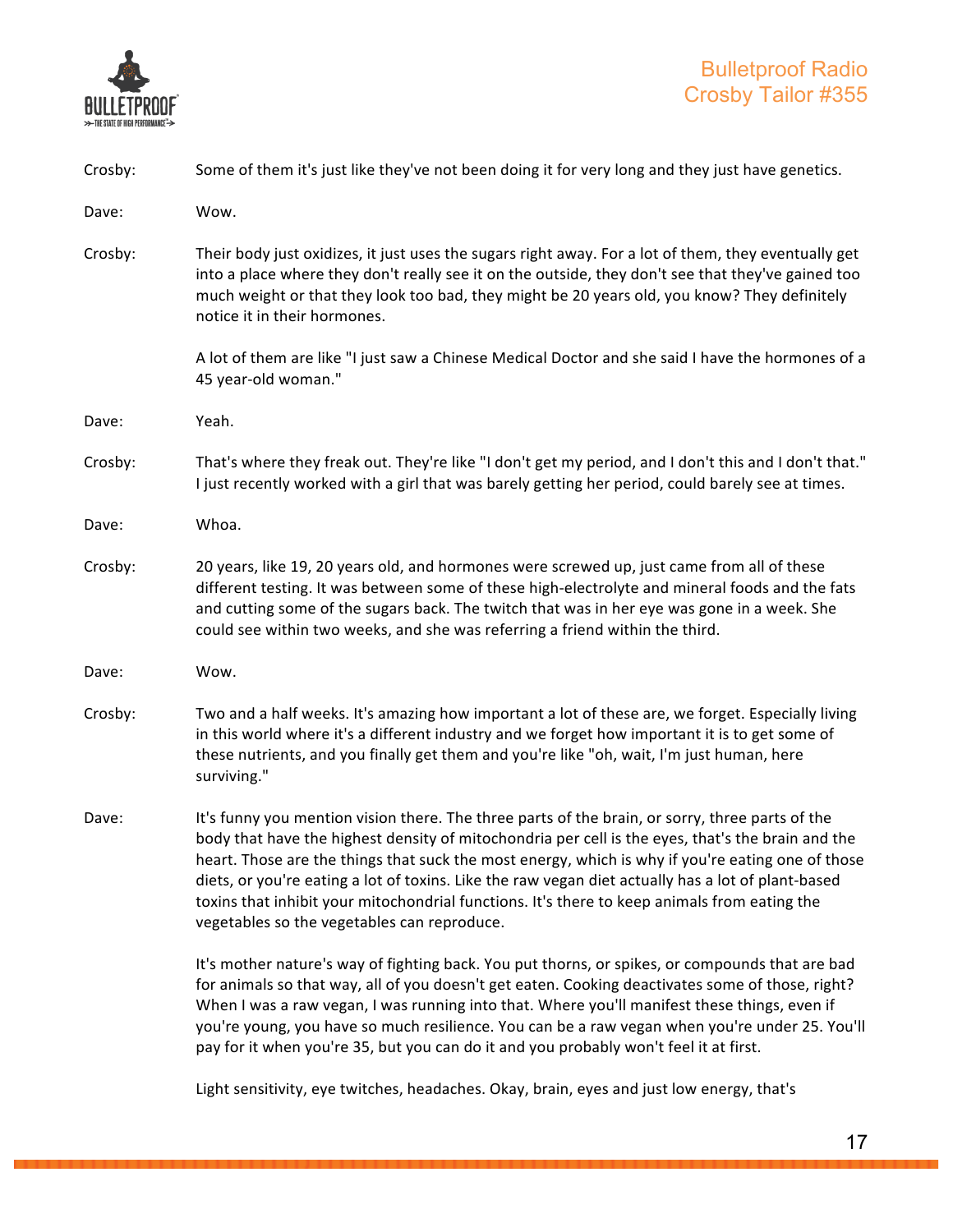

|         | cardiovascular, right?                                                                                                                                                                                                                                                                                                                                                                                                                                                                                                                                                                                  |
|---------|---------------------------------------------------------------------------------------------------------------------------------------------------------------------------------------------------------------------------------------------------------------------------------------------------------------------------------------------------------------------------------------------------------------------------------------------------------------------------------------------------------------------------------------------------------------------------------------------------------|
| Crosby: | Yeah.                                                                                                                                                                                                                                                                                                                                                                                                                                                                                                                                                                                                   |
| Dave:   | In the new book I've got coming out, roughly 48% of people under 40 have mitochondrial<br>dysfunction.                                                                                                                                                                                                                                                                                                                                                                                                                                                                                                  |
| Crosby: | Wow.                                                                                                                                                                                                                                                                                                                                                                                                                                                                                                                                                                                                    |
| Dave:   | Diet is what does it, and the stuff you're on, Crosby, the stuff that you're eating and the stuff<br>that I'm eating, it actively encourages mitochondrial growth. It encourages more energy. 147<br>electrons versus 36 electrons per molecule for Brain Octane versus sugar. You're like "yeah, no<br>wonder you feel different, no wonder she recovered in three weeks." It's biology and it's so cool.                                                                                                                                                                                              |
| Crosby: | It was quick. She felt so good and she was getting strong and stuff. She was almost mad that<br>some of these things were happening because she wanted to be frail. You know what I'm<br>saying?                                                                                                                                                                                                                                                                                                                                                                                                        |
| Dave:   | Yeah.                                                                                                                                                                                                                                                                                                                                                                                                                                                                                                                                                                                                   |
| Crosby: | I'm like "you're going to have to pick one, you're going to pick the dying look or the healthy look.<br>Because this is what this industry is doing." A lot of them come out of it and they're feeling<br>amazing and they create a balance, and they get to a point where they become more intuitive<br>themselves and they know what things to eat, but also how to still look that certain way they<br>need to look. They navigate better.                                                                                                                                                           |
|         | I think that that's the biggest thing that I try to get a lot of these kind of clients in to a place of<br>being able to navigate for themselves and tailor their own situation. That's kind of all about my<br>website and what I try to do for clients is to empower them. Get them into a place where they<br>get the right information. They can have their days where they're going to go crazy on their<br>carbs and stuff, because they're human. They also know that there is going to be consequences<br>and that they have to get back into places where they feel better with certain foods. |
|         | They do it. They start to do it, and they've seen me months later and they're like "so thankful,<br>thank you for helping me, blah, blah, blah." I'm so grateful with that. That's the big part of the<br>job that I love.                                                                                                                                                                                                                                                                                                                                                                              |
| Dave:   | It's kind of shocking when someone walks up and you haven't talked to them in a while and<br>they're like "my life is different now." You're doing people a service, if you work with someone<br>who is 19 or 20, the change in trajectory is so rapid, and it lasts for life, right?                                                                                                                                                                                                                                                                                                                   |
| Crosby: | Yeah.                                                                                                                                                                                                                                                                                                                                                                                                                                                                                                                                                                                                   |
| Dave:   | If you talk to someone who is 50, you can still make the change and they'll feel different in two<br>days, right? Because they're probably in a weaker state. To dig out of the hole that you're in<br>later in life is a lot more work than just avoiding the whole. Really, it starts before birth and it                                                                                                                                                                                                                                                                                             |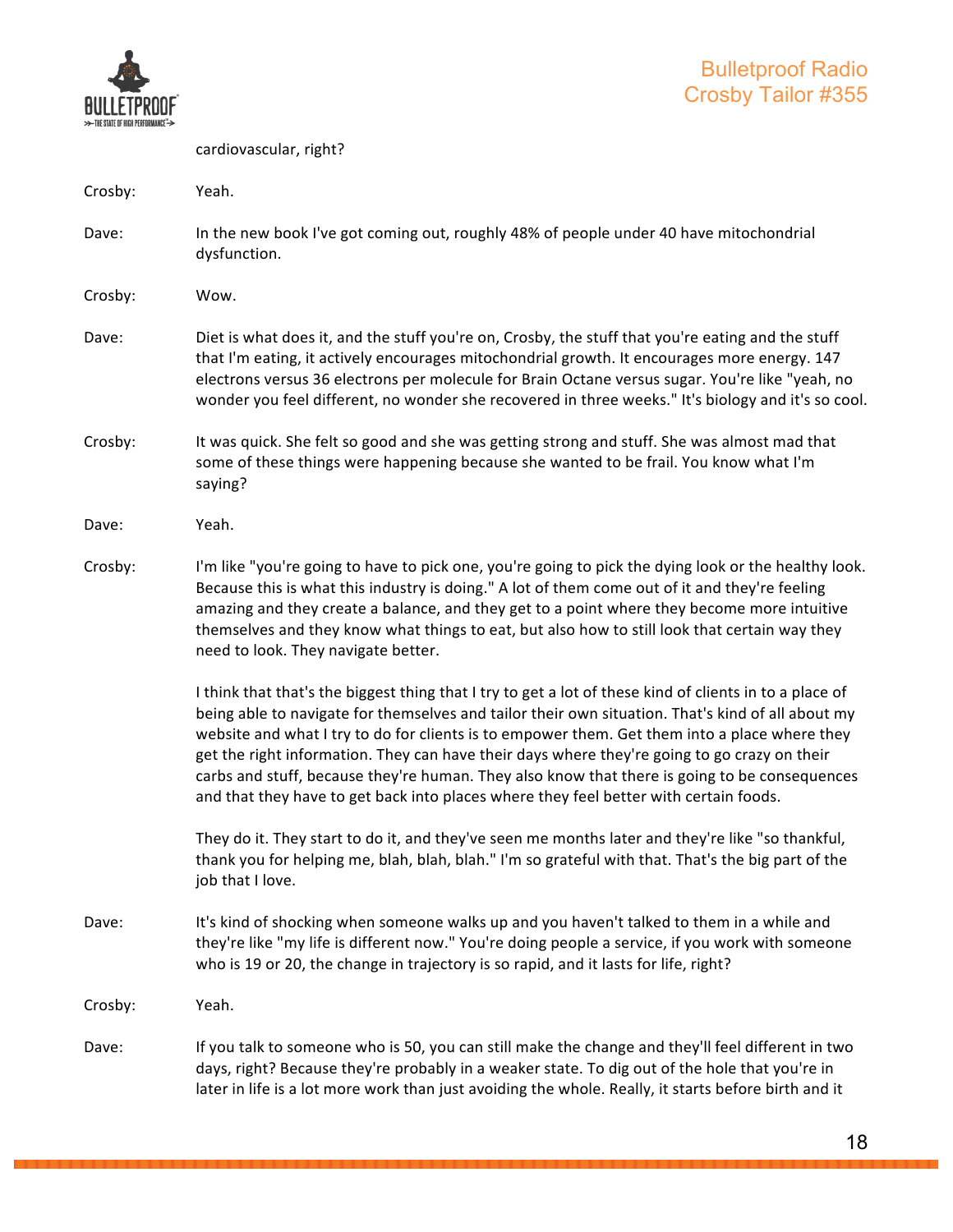

continues from there on out.

#### Crosby: Yeah, yeah, it's really intense. It's so cool, like you said. It's so cool to see the change.

- Dave: It's cool stuff, man. I'm happy you're doing it, and I think there is a shift happening, too. It's driven, in part, by social media, where the really gaunt, starved look, I like to think it's becoming less popular, versus like the vibrant look.
- Crosby: Yeah.
- Dave: You can do so much with makeup or whatever, but the super-skinny arms and legs look. Maybe fashion designers are still into that stuff, but it also could be bias. I look at certain magazines, but I'm just seeing healthier looking people in magazines now, instead of thinner looking people. Do you feel the same change happening?
- Crosby: The big thing is in the commercial world. When it comes to the editorial world and the commercial world and modeling, the commercial world wants healthy look, they want that healthy look, they want that vibrant, healthy look. That's going to sell, that's going to make money. It's still in the fashion world because you're basically a coat hanger when you walk down the runway. The designers just want thinner girls and guys that the clothes hang on differently.

If you've got these robust, thick muscle men walking down the runway and these tiny little fit cuts, it's going to look funny. That's really, the only thing that fashion-wise, it's going to be hard to shake that. When you get in to some of these big- ... All of the fragrance campaigns, now, all of the big commercials, all of the big clothing lines from Banana Republic to GAP, to Guess, all of these companies are using, like you said, these vibrant, healthy, beautiful humans.

It's really, really cool to see, because like you said the gaunt look is so out. To me, it's super-out, and I don't think it makes money anymore either. People want to see somebody that's vibrant, they all want to look like that when they buy the clothes. It's different.

- Dave: One of the hopes I have is a friend of mine, Michelle Promaulayko, who was a chief editor of Yahoo Health.
- Crosby: I did an interview with her at the last conference.
- Dave: Exactly, she's such a cool person, but she gets all this and she just went back. She's now chief editor at Cosmo and Seventeen.

Crosby: Okay.

Dave: She's in a position to totally help. It doesn't require big change, it's just a little tweak, so that we can make that the more normal thing. I hate to say it, but as guys, we kind of like our women to look healthy. Women, sometimes, want to look thinner than guys wanted to look.

Crosby: Yeah, it's a big problem.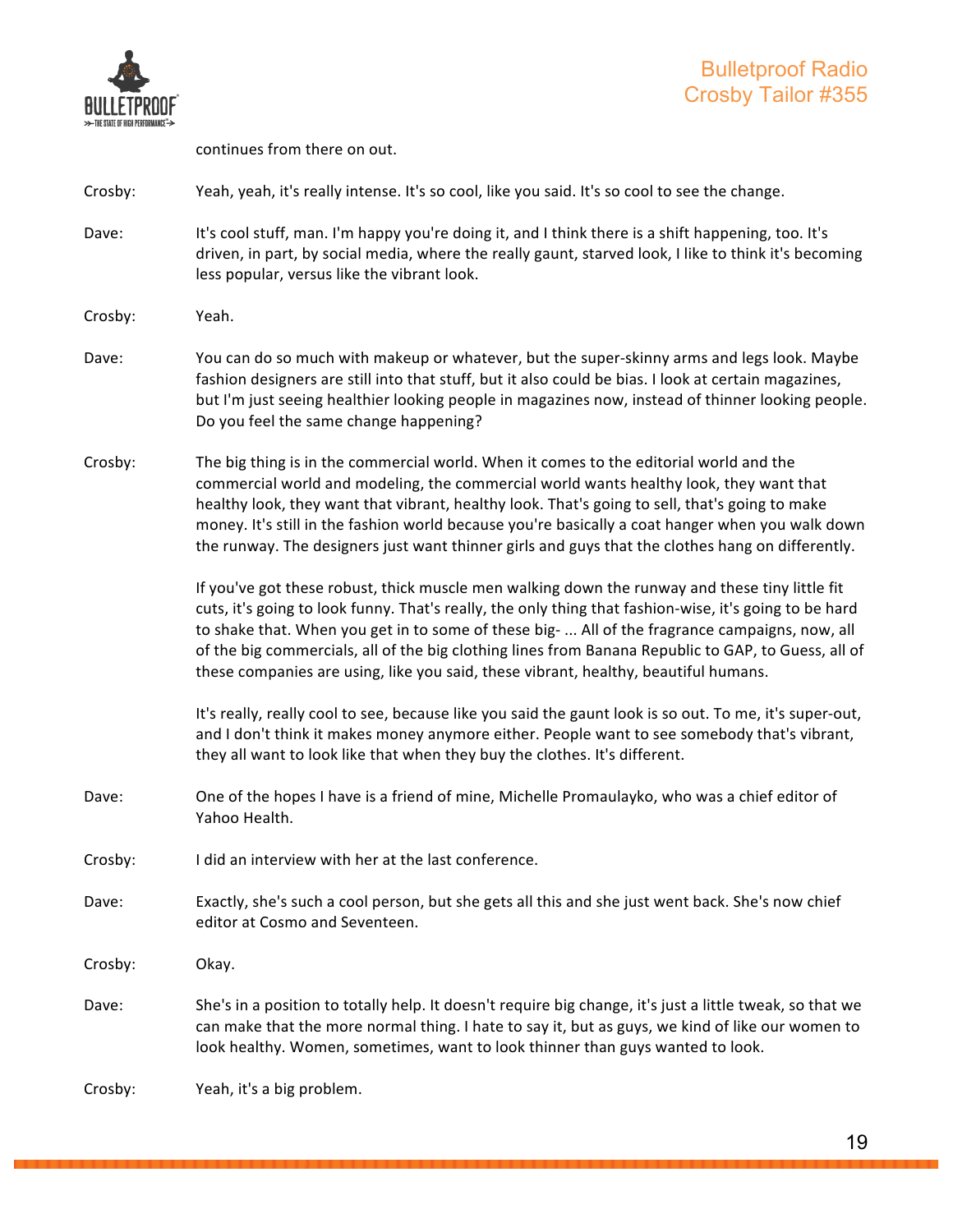

| Dave:   | I'm hoping Michelle will do good there, because that's just how she is. I had a chance to hang<br>out with her and she's got a good spirit there and wants to help. I think she's in a great position<br>to help drive that change.                                                                                                                                                                                                                                                                                                                                                        |
|---------|--------------------------------------------------------------------------------------------------------------------------------------------------------------------------------------------------------------------------------------------------------------------------------------------------------------------------------------------------------------------------------------------------------------------------------------------------------------------------------------------------------------------------------------------------------------------------------------------|
| Crosby: | Yeah. That's so cool, that's great. Seventeen, people reading that are going to start young and<br>start to figure out some of these healthier ideas rather than flipping open a magazine and seeing<br>somebody that looks like they're starving themselves, so that's awesome.                                                                                                                                                                                                                                                                                                           |
| Dave:   | Yeah.                                                                                                                                                                                                                                                                                                                                                                                                                                                                                                                                                                                      |
| Crosby: | That's kind of what I'm-  It's weird because I've been attracting a lot of that, since my website's<br>been up. Everyone from all of the female publications are hitting me up from Birdy.com to My<br>Domain to Galore Magazine and Well and Good. These are all bigger magazines that are heavily<br>populated with the consumer being women, and I'll throw a recipe for a beauty smoothie, but<br>this beauty smoothie has got nutrient-dense food in it. It's got collagen, protein and bone broth<br>protein and good fats from Brain Octane oil and tiger nuts and stuff like that. |
|         | It's still getting them the effect that they want.                                                                                                                                                                                                                                                                                                                                                                                                                                                                                                                                         |
| Dave:   | Got it.                                                                                                                                                                                                                                                                                                                                                                                                                                                                                                                                                                                    |
| Crosby: | More calories, more nutrients, more food for the brain. Then they're getting the body<br>composition they want. It's just a win/win, for sure.                                                                                                                                                                                                                                                                                                                                                                                                                                             |
| Dave:   | Beautiful. Well, Crosby, we're running up on running out of time, I want to ask a Bulletproof<br>question of you.                                                                                                                                                                                                                                                                                                                                                                                                                                                                          |
| Crosby: | Okay.                                                                                                                                                                                                                                                                                                                                                                                                                                                                                                                                                                                      |
| Dave:   | That I always ask. If someone comes to you tomorrow and they say "look, Crosby, I'm going to<br>kick ass everything I do, not just modeling or not just looking good, but everything in life, what<br>are the three most important recommendations you have?" What would you tell them?                                                                                                                                                                                                                                                                                                    |
| Crosby: | Wow, the three most important recommendations?                                                                                                                                                                                                                                                                                                                                                                                                                                                                                                                                             |
| Dave:   | Just to kick more ass at everything.                                                                                                                                                                                                                                                                                                                                                                                                                                                                                                                                                       |
| Crosby: | Number one, make sure you get some deep, restful sleep. I think sleep is so important. For me, I<br>actually don't need a lot of sleep, but I need that really, really good REM sleep. I try to get to bed<br>early, at least five nights out of the week. You can have a couple nights where you have your fun<br>and socialize, but I'm in bed, usually, by 9:30, 10:00 and up at 5:00. I'm getting like seven hours<br>of sleep.                                                                                                                                                        |
|         | I think the deep REM sleep hours are 10:00 to 2:00 AM, something like that? Is there studies like<br>that?                                                                                                                                                                                                                                                                                                                                                                                                                                                                                 |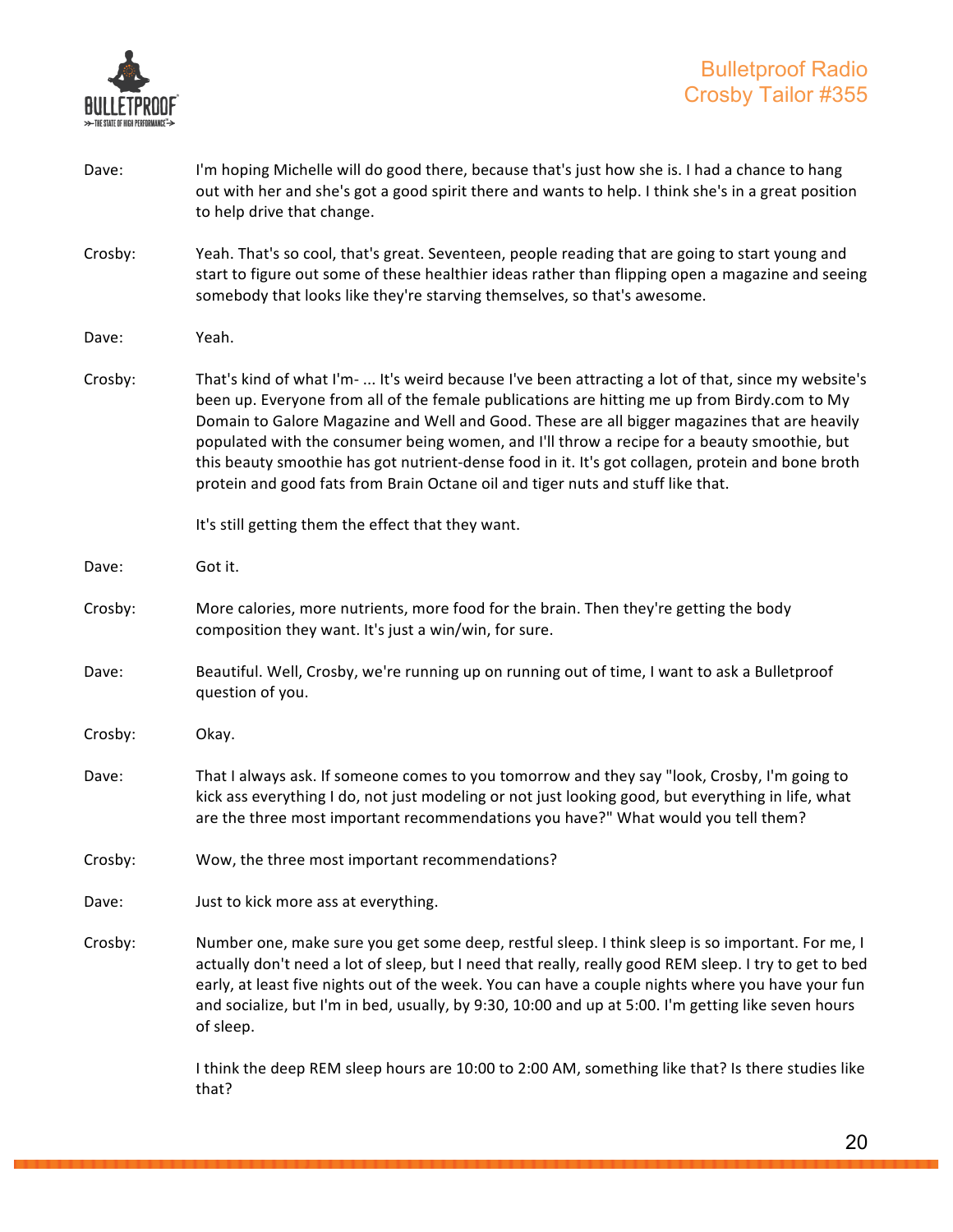

"The Power of When" go to "ThePowerofWhenQuiz.com." It's like a five-minute quiz or something, but it's one of the coolest things I've read all year, because 15% of people, they're like you, and they're early risers, and he calls them lions. Your circadian rhythm, your job in the tribe was to wake up early and take the morning shift to fight off lions and dinosaurs and crap. Crosby: Okay. Dave: [inaudible 00:46:25] Crosby: I feel like that. Dave: Yeah, right, and so, you're like the morning person and you're going to have a different REM sleep pattern and a different cortisol surge during the day and everything. Then, 55% of people, he calls them bears, they're normal, they're circadian. Not up at dawn, up a little bit after dawn, and then they'd go to bed at the average bedtime. Then 15% of people are like me, he calls us wolves and we take the night shift. I'm perfectly functional until 2:00 AM, my bedtime is, on average, 2:01 AM for the past five years I've tracked it. Crosby: Yeah. Dave: It varies, plus or minus, but that's the average, and I always- ... That's my natural sleepy time. If you let me, I'll sleep from 2:00 til probably 9:00, and for me, I get the most REM sleep that way. Crosby: Oh, cool. Dave: Neither one is better than the other, and then the other 15% of people are like dolphins, because their brain never actually goes to sleep, because all of those are my patients. He's been on Dr. Oz a bunch, but you would enjoy this. Crosby: I'm going to check that out. Dave: Because when you work with your clients it's super helpful, because it's not that going to bed early is good, or going to bed late is good. It's like it has to match your chrono type. I think Michael has broken through on a biohacking thing that I didn't know. I don't feel guilty about being a late owl, a night owl. Crosby: Yeah, wow, okay, cool, that's actually awesome. I'm going to have to. I have some clients that are like "I don't get to bed until 4:00 in the morning." Dave: Yeah, 4:00 is pretty late. I think his book is either out now or about to come out. It's called "the Power of When," but the quiz is already up. It's to the point everyone at Bulletproof, all of my

Dave: There are, in fact there is a new quiz, you should take this. My buddy, Michael Bruce, he wrote

employees, I've asked them to take it and put it on their employee baseball card. Why would you schedule an 8:00 AM meeting with your boss to ask for a raise when your boss is a wolf who wants to stay up late. He's going to be a zombie at 8:00, don't do that, right?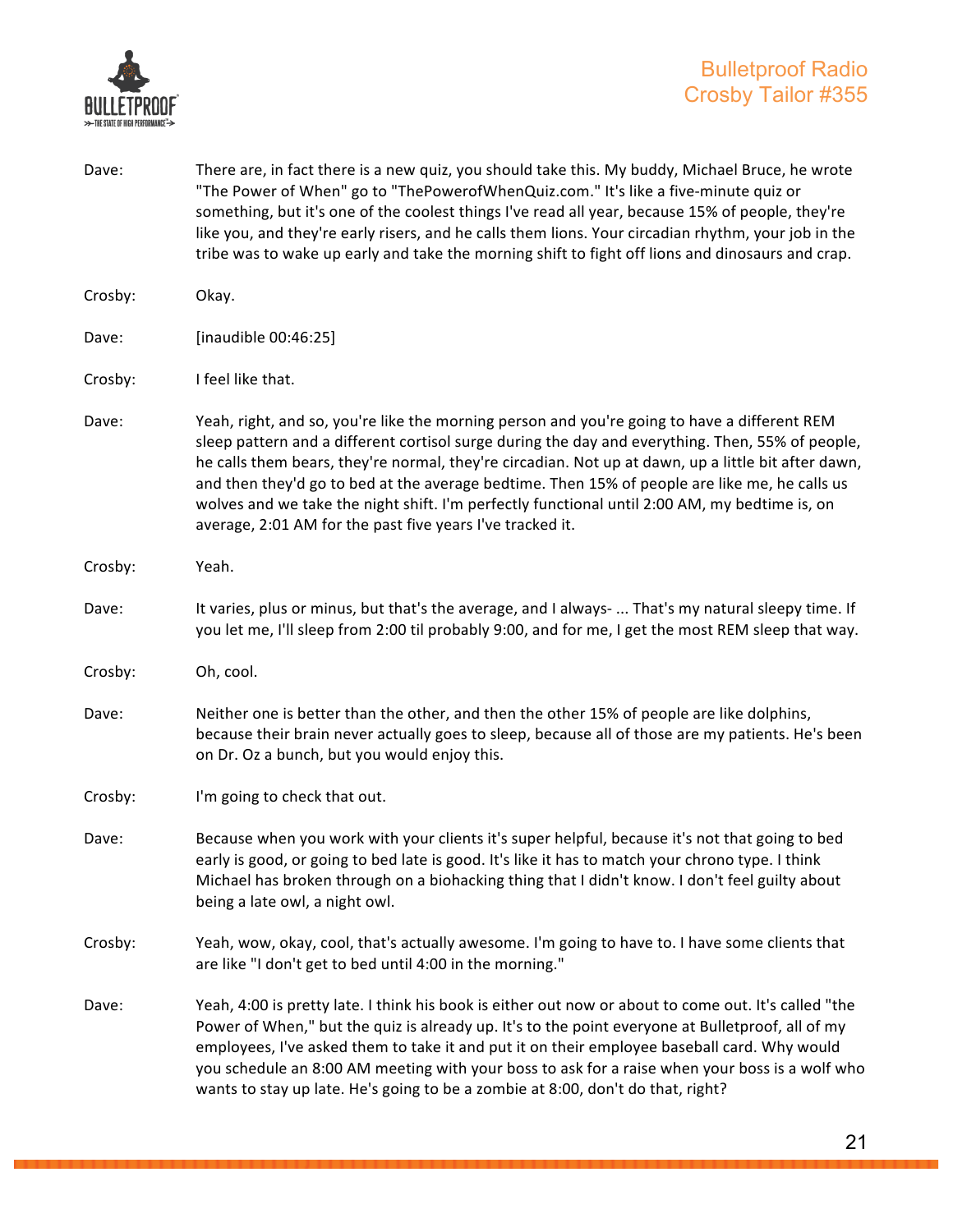

| Crosby: | Yeah. Number two, eat less sugar.                                                                                                                                                                                                                                                                                                                                                                                                                                                                                                                                                  |
|---------|------------------------------------------------------------------------------------------------------------------------------------------------------------------------------------------------------------------------------------------------------------------------------------------------------------------------------------------------------------------------------------------------------------------------------------------------------------------------------------------------------------------------------------------------------------------------------------|
| Dave:   | There you go.                                                                                                                                                                                                                                                                                                                                                                                                                                                                                                                                                                      |
| Crosby: | Kind of segues into my desserts.                                                                                                                                                                                                                                                                                                                                                                                                                                                                                                                                                   |
| Dave:   | Totally.                                                                                                                                                                                                                                                                                                                                                                                                                                                                                                                                                                           |
| Crosby: | Check out everything that I have going on in terms of Tailordlife.com and Eat Dessert, and Burn<br>Fat.                                                                                                                                                                                                                                                                                                                                                                                                                                                                            |
| Dave:   | T-A-I-L-O-R-E-D life.com?                                                                                                                                                                                                                                                                                                                                                                                                                                                                                                                                                          |
| Crosby: | No E, T-A-I-L-O-R-D.                                                                                                                                                                                                                                                                                                                                                                                                                                                                                                                                                               |
| Dave:   | Okay.                                                                                                                                                                                                                                                                                                                                                                                                                                                                                                                                                                              |
| Crosby: | It's my last name Tailor with a D, life.                                                                                                                                                                                                                                                                                                                                                                                                                                                                                                                                           |
| Dave:   | Okay.                                                                                                                                                                                                                                                                                                                                                                                                                                                                                                                                                                              |
| Crosby: | It's tailoring your lifestyle.                                                                                                                                                                                                                                                                                                                                                                                                                                                                                                                                                     |
| Dave:   | Cool.                                                                                                                                                                                                                                                                                                                                                                                                                                                                                                                                                                              |
| Crosby: | That's kind of my idea behind [inaudible 00:48:40] your [inaudible 00:48:41]. Check out, there<br>are some recipes on there. I'm going to be coming out with some products here soon. I'm<br>working hand-in-hand with Lakanto, they're kind of grooming me into the spokesperson of to<br>company, so I'll be working with them a lot.                                                                                                                                                                                                                                            |
| Dave:   | Cool.                                                                                                                                                                                                                                                                                                                                                                                                                                                                                                                                                                              |
| Crosby: | That's a sugar substitute that's the monkfruit and erythritol that I think can be really, really<br>amazing for people that won't kick that sweet tooth. Then, on top of that, besides being able to<br>curb by using different sweeteners, you're also going to be able to curb your sweet tooth and be<br>able to have less sugar through eating more fat. Eat that good fat, get your ghee in, get your<br>MCTs and your XCTs and your Brain Octanes and obviously, some of these monounsaturated<br>fats. I still like to keep some olive oil and things like that in my diet. |
| Dave:   | Oh, yeah, I do too.                                                                                                                                                                                                                                                                                                                                                                                                                                                                                                                                                                |
| Crosby: | Then, last, but not least, something I've been trying to live by more so lately than I have, in the<br>last year it's really transformed me. That's just the idea behind letting go more. Being less<br>resistant to change. Been listening to a lot of Alan Watts, and he says, one of his quotes is "if you<br>want life, don't cling to it."                                                                                                                                                                                                                                    |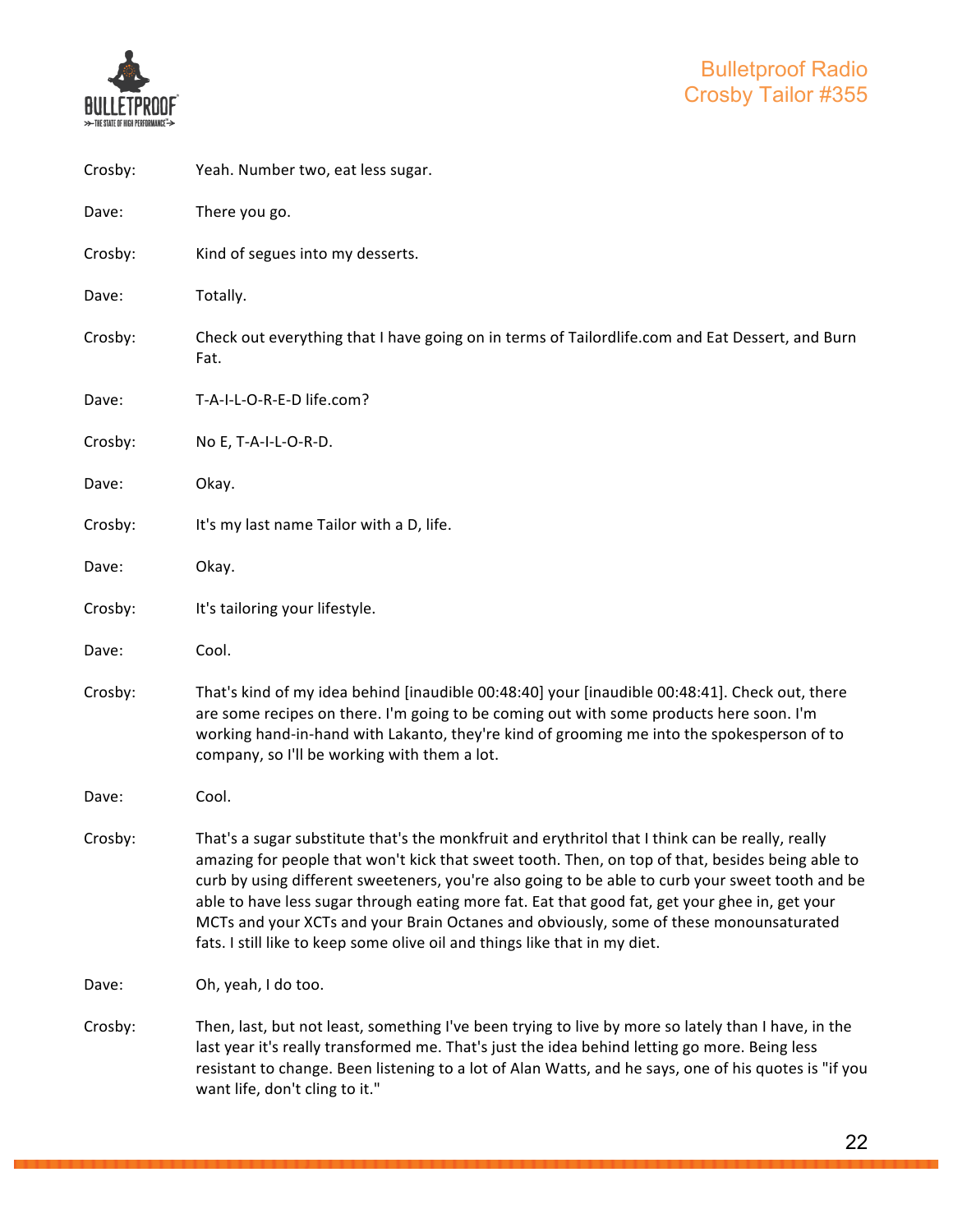

Dave: You know, I was going to ask you about that. You are way more chill now than I've ever seen you. It's an energy shift in you. I was kind of wondering, because normally you were a little bit anxious. Not in a negative, nasty, like I'm being critical. Crosby: Yeah, sure. Dave: You carried a little bit of an anxiety vibe and you're super mellow, now. Crosby: Yeah. Dave: Whatever you're doing, you should keep it up, it's working. Crosby: Thank you, yeah. I'm just doing a lot of internal searching and working on myself and then just also, in that, of working on myself, not being in my head a lot, the ideas of perfection and having to strive for something and creating myself to be this certain thing all the time, more so just letting go to life. The things that I've been manifesting lately, and the people that I've been bringing into my life and the people I've been letting go in my life, it's just been such a transformation for me and things just happen. Synchronicity is happening. Dave: You look like you're carrying less weight than you did before. Not physical weight, just like mental weight, so it's cool. Crosby: Yeah, definitely let go of some weight, so it's good. Dave: Well, we'll have to get you into 40 Years of Zen, maybe, one of these days. Crosby: Let's do it. Dave: [inaudible 00:51:11] a feedback thing, cool man. Crosby: Let's do it. Dave: Well, thanks so much for being on Bulletproof Radio today, and your website is T-A-I-L-O-R-D? Crosby: L-I-F-E.com. Tailordlife.com. Instagram is Crosby Tailor, Snapchat is Crosby Tailor. Those are kind of my main channels, so find me on there. Dave: Instagram, Snapchat and your website, Tailor fed or Tailord-Crosby: Tailordlife. Dave: Tailordlife, sorry, I was like "it's not Tailorfed, it's Tailordlife.com."